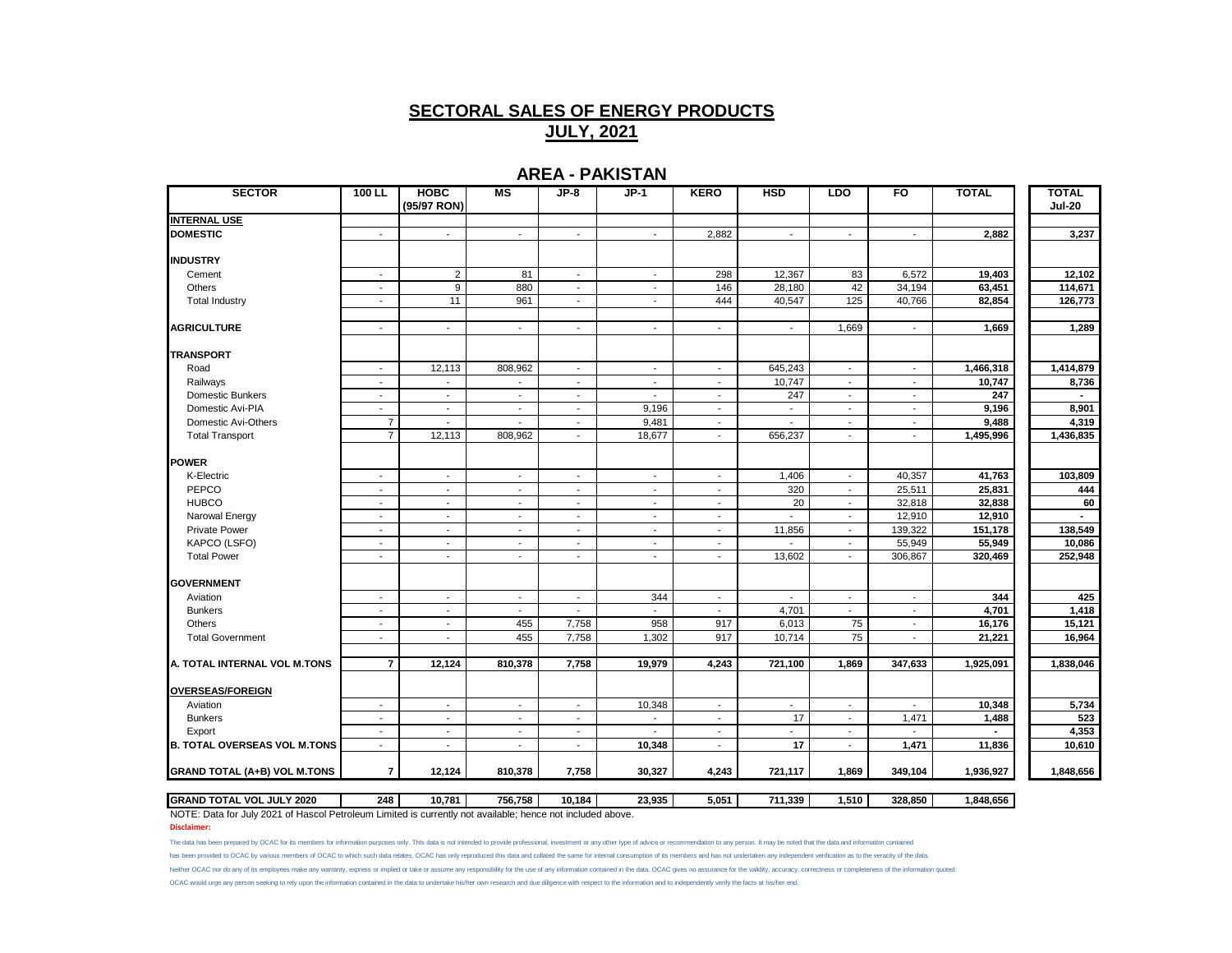|                                     |                          |                          |                          | <b>SINDH</b>             |                             |                          |                          |                          |                          |                |
|-------------------------------------|--------------------------|--------------------------|--------------------------|--------------------------|-----------------------------|--------------------------|--------------------------|--------------------------|--------------------------|----------------|
| <b>SECTOR</b>                       | $100$ LL                 | новс<br>(95/97 RON)      | MS                       | $JP-8$                   | $JP-1$                      | <b>KERO</b>              | <b>HSD</b>               | <b>LDO</b>               | FO                       | <b>TOTAL</b>   |
| <b>INTERNAL USE</b>                 |                          |                          |                          |                          |                             |                          |                          |                          |                          |                |
| <b>DOMESTIC</b>                     | $\overline{\phantom{a}}$ | $\overline{\phantom{a}}$ | $\overline{\phantom{a}}$ | $\overline{\phantom{a}}$ | $\overline{\phantom{a}}$    | 30                       | $\overline{\phantom{a}}$ | $\overline{\phantom{a}}$ | $\overline{\phantom{a}}$ | 30             |
| <b>INDUSTRY</b>                     |                          |                          |                          |                          |                             |                          |                          |                          |                          |                |
| Cement                              | $\sim$                   | $\sim$                   | 6                        | $\sim$                   | $\blacksquare$              | $\sim$                   | 3,477                    | $\overline{\phantom{a}}$ | 247                      | 3,730          |
| <b>Others</b>                       | $\overline{a}$           | $\mathbf{1}$             | 216                      | $\overline{\phantom{a}}$ | $\overline{\phantom{a}}$    | 16                       | 13,360                   | $\overline{\phantom{a}}$ | 5,857                    | 19,450         |
| <b>Total Industry</b>               | $\blacksquare$           | $\mathbf{1}$             | 222                      | $\blacksquare$           | $\blacksquare$              | 16                       | 16,837                   | $\overline{\phantom{a}}$ | 6,104                    | 23,180         |
| <b>AGRICULTURE</b>                  | $\sim$                   | $\blacksquare$           | $\blacksquare$           | $\sim$                   | $\blacksquare$              | $\blacksquare$           | $\blacksquare$           | $\blacksquare$           | $\blacksquare$           | $\blacksquare$ |
| <b>TRANSPORT</b>                    |                          |                          |                          |                          |                             |                          |                          |                          |                          |                |
| Road                                | $\sim$                   | 3,266                    | 174,302                  | $\blacksquare$           | $\mathcal{L}_{\mathcal{A}}$ | $\blacksquare$           | 136,483                  | $\blacksquare$           | $\blacksquare$           | 314,051        |
| Railways                            | $\overline{\phantom{a}}$ |                          |                          | $\overline{\phantom{a}}$ | $\overline{\phantom{a}}$    | $\overline{\phantom{a}}$ | 4,158                    | $\overline{\phantom{a}}$ | $\overline{\phantom{a}}$ | 4,158          |
| <b>Domestic Bunkers</b>             | $\blacksquare$           | $\blacksquare$           |                          | $\blacksquare$           | $\overline{\phantom{a}}$    | $\blacksquare$           | 247                      | $\overline{\phantom{a}}$ | $\blacksquare$           | 247            |
| Domestic Avi-PIA                    | $\sim$                   | $\sim$                   | $\sim$                   | $\overline{\phantom{a}}$ | 9,196                       | $\overline{\phantom{a}}$ | $\overline{\phantom{a}}$ | $\sim$                   | $\sim$                   | 9,196          |
| Domestic Avi-Others                 | $\blacksquare$           | $\blacksquare$           | $\overline{a}$           | $\blacksquare$           | 4,383                       | $\blacksquare$           | $\overline{\phantom{a}}$ | $\blacksquare$           | $\blacksquare$           | 4,383          |
| <b>Total Transport</b>              | $\blacksquare$           | 3,266                    | 174,302                  | $\blacksquare$           | 13,579                      | $\blacksquare$           | 140,888                  | L.                       | $\blacksquare$           | 332,035        |
| <b>POWER</b>                        |                          |                          |                          |                          |                             |                          |                          |                          |                          |                |
| K-Electric                          | $\blacksquare$           | $\blacksquare$           | $\blacksquare$           | $\sim$                   | $\blacksquare$              | $\blacksquare$           | 1,406                    | $\sim$                   | 40,357                   | 41,763         |
| PEPCO                               | $\overline{\phantom{a}}$ | $\blacksquare$           | $\overline{\phantom{a}}$ | $\overline{\phantom{a}}$ | $\blacksquare$              | $\overline{\phantom{a}}$ | 33                       | $\overline{\phantom{a}}$ | 16,805                   | 16,838         |
| <b>HUBCO</b>                        | $\overline{\phantom{a}}$ | $\overline{\phantom{a}}$ | $\blacksquare$           | $\overline{\phantom{a}}$ | $\overline{\phantom{a}}$    | $\overline{\phantom{a}}$ | $\overline{\phantom{a}}$ | $\overline{\phantom{a}}$ | $\blacksquare$           | $\sim$         |
| Narowal Energy                      | $\blacksquare$           | $\sim$                   | $\sim$                   | $\blacksquare$           | $\overline{\phantom{a}}$    | $\blacksquare$           | $\blacksquare$           | $\blacksquare$           | $\blacksquare$           | $\sim$         |
| <b>Private Power</b>                | $\overline{\phantom{a}}$ | $\blacksquare$           | $\blacksquare$           | $\tilde{\phantom{a}}$    | $\blacksquare$              | $\overline{\phantom{a}}$ | 889                      | $\overline{\phantom{a}}$ | 19,259                   | 20,148         |
| KAPCO (LSFO)                        | $\overline{a}$           | $\blacksquare$           | $\blacksquare$           | $\overline{\phantom{a}}$ | $\blacksquare$              | $\overline{\phantom{a}}$ |                          | $\overline{\phantom{a}}$ |                          |                |
| <b>Total Power</b>                  | $\sim$                   | $\sim$                   | $\sim$                   | $\sim$                   | $\sim$                      | $\sim$                   | 2,328                    | $\sim$                   | 76,421                   | 78,749         |
| <b>GOVERNMENT</b>                   |                          |                          |                          |                          |                             |                          |                          |                          |                          |                |
| Aviation                            | $\overline{\phantom{a}}$ | $\overline{\phantom{a}}$ | $\overline{\phantom{a}}$ | $\blacksquare$           | $\overline{\phantom{a}}$    | $\overline{\phantom{a}}$ | $\overline{\phantom{a}}$ | $\overline{\phantom{a}}$ | $\overline{\phantom{a}}$ | $\blacksquare$ |
| <b>Bunkers</b>                      | $\blacksquare$           | $\overline{\phantom{a}}$ | $\blacksquare$           | $\overline{\phantom{a}}$ | $\blacksquare$              | $\sim$                   | 205                      | $\sim$                   | $\overline{\phantom{a}}$ | 205            |
| Others                              | $\sim$                   | $\blacksquare$           | 148                      | 1,359                    | $\blacksquare$              | $\blacksquare$           | 1,327                    | $\sim$                   | $\overline{\phantom{a}}$ | 2,834          |
| <b>Total Government</b>             | $\overline{\phantom{a}}$ | $\overline{\phantom{a}}$ | 148                      | 1,359                    | $\overline{\phantom{a}}$    | $\overline{\phantom{a}}$ | 1,532                    | $\overline{\phantom{a}}$ | $\overline{\phantom{a}}$ | 3,039          |
|                                     |                          |                          |                          |                          |                             |                          |                          |                          |                          |                |
| A. TOTAL INTERNAL VOL M.TONS        | $\blacksquare$           | 3,267                    | 174,672                  | 1,359                    | 13,579                      | 46                       | 161,585                  | $\blacksquare$           | 82,525                   | 437,033        |
| <b>OVERSEAS/FOREIGN</b>             |                          |                          |                          |                          |                             |                          |                          |                          |                          |                |
| Aviation                            | $\overline{\phantom{a}}$ | $\overline{\phantom{a}}$ | $\overline{\phantom{a}}$ | $\overline{\phantom{a}}$ | 9,970                       | $\overline{\phantom{a}}$ | $\overline{\phantom{a}}$ | $\overline{\phantom{a}}$ | $\overline{\phantom{a}}$ | 9,970          |
| <b>Bunkers</b>                      | $\sim$                   | $\blacksquare$           | $\blacksquare$           | $\sim$                   | $\blacksquare$              | $\blacksquare$           | 17                       | $\blacksquare$           | $\blacksquare$           | 17             |
| Export                              | $\overline{\phantom{a}}$ | $\sim$                   | $\blacksquare$           | $\sim$                   | $\sim$                      | $\blacksquare$           | $\blacksquare$           | $\sim$                   | $\overline{\phantom{a}}$ | $\sim$         |
| <b>B. TOTAL OVERSEAS VOL M.TONS</b> | $\blacksquare$           | $\overline{\phantom{a}}$ | $\overline{\phantom{a}}$ | $\blacksquare$           | 9,970                       | $\blacksquare$           | 17                       | $\blacksquare$           | $\overline{\phantom{a}}$ | 9,987          |
| <b>GRAND TOTAL (A+B) VOL M.TONS</b> | $\blacksquare$           | 3,267                    | 174,672                  | 1,359                    | 23,549                      | 46                       | 161,602                  | $\blacksquare$           | 82,525                   | 447,020        |

NOTE: Data for July 2021 of Hascol Petroleum Limited is currently not available; hence not included above.

**Disclaimer:**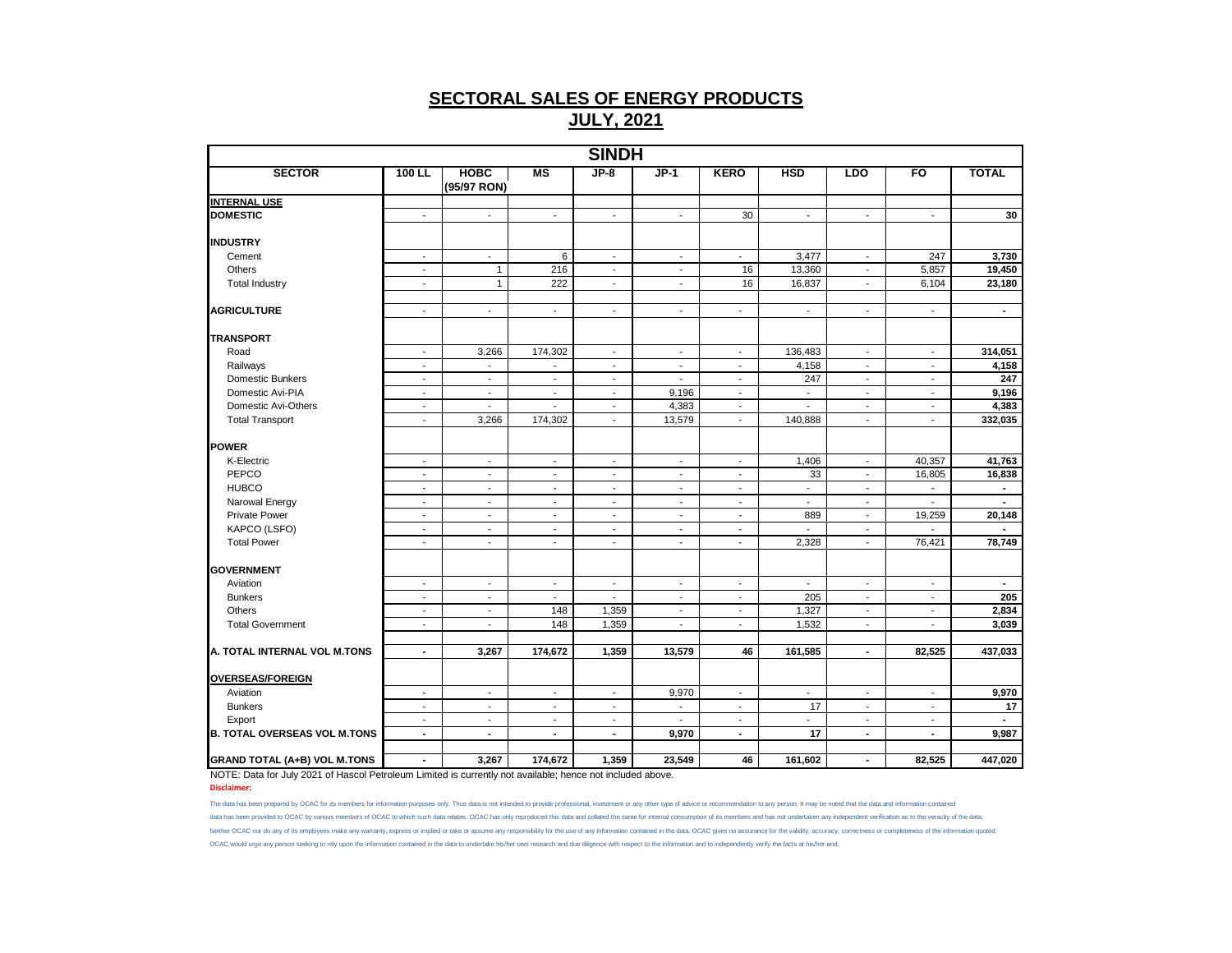|                                     |                             |                            |                          | <b>PUNJAB</b>            |                          |                          |                          |                          |                          |              |
|-------------------------------------|-----------------------------|----------------------------|--------------------------|--------------------------|--------------------------|--------------------------|--------------------------|--------------------------|--------------------------|--------------|
| <b>SECTOR</b>                       | 100 LL                      | <b>HOBC</b><br>(95/97 RON) | MS                       | $JP-8$                   | $JP-1$                   | <b>KERO</b>              | <b>HSD</b>               | <b>LDO</b>               | FO                       | <b>TOTAL</b> |
| <b>INTERNAL USE</b>                 |                             |                            |                          |                          |                          |                          |                          |                          |                          |              |
| <b>DOMESTIC</b>                     | $\sim$                      | $\blacksquare$             | $\overline{\phantom{a}}$ | $\overline{\phantom{a}}$ | $\overline{\phantom{a}}$ | 2,836                    | $\overline{\phantom{a}}$ | $\blacksquare$           | $\blacksquare$           | 2,836        |
| <b>INDUSTRY</b>                     |                             |                            |                          |                          |                          |                          |                          |                          |                          |              |
| Cement                              | $\blacksquare$              | $\overline{2}$             | 75                       | $\blacksquare$           | $\blacksquare$           | 298                      | 7,440                    | 83                       | 5,751                    | 13,649       |
| Others                              | $\overline{\phantom{a}}$    | 8                          | 604                      | $\overline{\phantom{a}}$ | $\overline{\phantom{a}}$ | 122                      | 12,487                   | 42                       | 27,572                   | 40,835       |
| <b>Total Industry</b>               | $\sim$                      | 10                         | 679                      | $\sim$                   | $\overline{\phantom{a}}$ | 420                      | 19,927                   | 125                      | 33,323                   | 54,484       |
| <b>AGRICULTURE</b>                  | $\overline{\phantom{a}}$    | $\blacksquare$             | $\blacksquare$           | $\blacksquare$           | $\overline{\phantom{a}}$ | $\overline{\phantom{a}}$ | $\overline{\phantom{a}}$ | 1,591                    | $\overline{\phantom{a}}$ | 1,591        |
| <b>TRANSPORT</b>                    |                             |                            |                          |                          |                          |                          |                          |                          |                          |              |
| Road                                | $\overline{\phantom{a}}$    | 8,197                      | 500,029                  | $\blacksquare$           | $\blacksquare$           | $\overline{\phantom{a}}$ | 405,671                  | $\sim$                   | $\overline{\phantom{a}}$ | 913,897      |
| Railways                            | $\overline{\phantom{a}}$    | $\overline{\phantom{a}}$   | $\overline{\phantom{a}}$ | $\overline{\phantom{a}}$ | $\overline{\phantom{a}}$ | $\overline{\phantom{a}}$ | 6,589                    | $\overline{\phantom{a}}$ | $\overline{\phantom{a}}$ | 6,589        |
| <b>Domestic Bunkers</b>             | $\overline{\phantom{a}}$    | $\overline{\phantom{a}}$   | $\overline{\phantom{a}}$ | $\overline{\phantom{a}}$ | $\overline{\phantom{a}}$ | $\blacksquare$           | $\overline{\phantom{a}}$ | $\overline{\phantom{a}}$ | $\overline{\phantom{a}}$ | $\sim$       |
| Domestic Avi-PIA                    | $\mathcal{L}^{\mathcal{A}}$ | $\mathcal{L}$              | $\blacksquare$           | $\sim$                   | $\tilde{\phantom{a}}$    | $\overline{\phantom{a}}$ | $\blacksquare$           | $\sim$                   | $\blacksquare$           | $\sim$       |
| Domestic Avi-Others                 | $\overline{7}$              | $\sim$                     | $\blacksquare$           | $\blacksquare$           | 5,080                    | $\blacksquare$           | $\sim$                   | $\blacksquare$           | $\overline{\phantom{a}}$ | 5,087        |
| <b>Total Transport</b>              | $\overline{7}$              | 8,197                      | 500,029                  | $\blacksquare$           | 5,080                    | $\overline{\phantom{a}}$ | 412,260                  | $\blacksquare$           | $\blacksquare$           | 925,573      |
| <b>POWER</b>                        |                             |                            |                          |                          |                          |                          |                          |                          |                          |              |
| K-Electric                          | $\blacksquare$              | $\mathbf{r}$               | $\blacksquare$           | $\mathbf{r}$             | $\tilde{\phantom{a}}$    | $\blacksquare$           | $\mathbf{r}$             | $\blacksquare$           | $\mathbf{r}$             | $\mathbf{r}$ |
| PEPCO                               | $\overline{\phantom{a}}$    | $\overline{\phantom{a}}$   | $\overline{\phantom{a}}$ | $\overline{\phantom{a}}$ | $\overline{\phantom{a}}$ | $\overline{\phantom{a}}$ | 216                      | $\overline{\phantom{a}}$ | 8,706                    | 8,922        |
| <b>HUBCO</b>                        | $\overline{\phantom{a}}$    | $\sim$                     | $\overline{\phantom{a}}$ | $\sim$                   | $\blacksquare$           | $\sim$                   | $\sim$                   | $\overline{\phantom{a}}$ | $\sim$                   | $\sim$       |
| Narowal Energy                      | $\blacksquare$              | $\blacksquare$             | $\blacksquare$           | $\overline{\phantom{a}}$ | $\blacksquare$           | $\overline{\phantom{a}}$ | $\blacksquare$           | $\blacksquare$           | 12,910                   | 12,910       |
| <b>Private Power</b>                | $\overline{\phantom{a}}$    | $\blacksquare$             | $\overline{\phantom{a}}$ | $\overline{\phantom{a}}$ | $\overline{\phantom{a}}$ | $\overline{\phantom{a}}$ | 10,967                   | $\sim$                   | 120,063                  | 131,030      |
| KAPCO (LSFO)                        | $\blacksquare$              | $\blacksquare$             | $\blacksquare$           | $\blacksquare$           | $\blacksquare$           | $\blacksquare$           |                          | $\blacksquare$           | 55,949                   | 55,949       |
| <b>Total Power</b>                  | $\sim$                      | $\overline{\phantom{a}}$   | $\overline{\phantom{a}}$ | $\sim$                   | $\overline{\phantom{a}}$ | $\overline{\phantom{a}}$ | 11,183                   | $\sim$                   | 197,628                  | 208,811      |
| <b>GOVERNMENT</b>                   |                             |                            |                          |                          |                          |                          |                          |                          |                          |              |
| Aviation                            | $\overline{\phantom{a}}$    | $\blacksquare$             | $\overline{\phantom{a}}$ | $\sim$                   | 267                      | $\blacksquare$           | $\overline{\phantom{a}}$ | $\blacksquare$           | $\sim$                   | 267          |
| <b>Bunkers</b>                      | $\overline{\phantom{a}}$    | $\sim$                     | $\blacksquare$           | $\sim$                   | $\overline{\phantom{a}}$ | $\sim$                   | 4,467                    | $\overline{\phantom{a}}$ | $\blacksquare$           | 4,467        |
| Others                              | $\sim$                      | $\blacksquare$             | 162                      | 6,399                    | 854                      | 646                      | 1,647                    | 23                       | $\blacksquare$           | 9,731        |
| <b>Total Government</b>             | $\blacksquare$              | $\blacksquare$             | 162                      | 6,399                    | 1,121                    | 646                      | 6,114                    | 23                       | $\sim$                   | 14,465       |
| A. TOTAL INTERNAL VOL M.TONS        | $\overline{7}$              | 8,207                      | 500,870                  | 6,399                    | 6,201                    | 3,902                    | 449,484                  | 1,739                    | 230,951                  | 1,207,760    |
|                                     |                             |                            | $\overline{\phantom{a}}$ |                          |                          |                          |                          |                          |                          |              |
| <b>OVERSEAS/FOREIGN</b>             |                             |                            |                          |                          |                          |                          |                          |                          |                          |              |
| Aviation                            | $\blacksquare$              | $\blacksquare$             | $\blacksquare$           | $\blacksquare$           | 354                      | $\blacksquare$           | $\blacksquare$           | $\blacksquare$           | $\blacksquare$           | 354          |
| <b>Bunkers</b>                      | $\sim$                      | $\blacksquare$             | $\blacksquare$           | $\blacksquare$           | $\blacksquare$           | $\blacksquare$           | $\blacksquare$           | $\blacksquare$           | $\blacksquare$           | $\sim$       |
| Export                              | $\blacksquare$              | $\blacksquare$             | $\blacksquare$           | $\blacksquare$           | $\blacksquare$           | $\blacksquare$           | $\blacksquare$           | $\blacksquare$           | $\blacksquare$           | $\sim$       |
| <b>B. TOTAL OVERSEAS VOL M.TONS</b> | $\blacksquare$              | $\blacksquare$             | $\blacksquare$           | $\blacksquare$           | 354                      | $\blacksquare$           | $\blacksquare$           | $\blacksquare$           | $\blacksquare$           | 354          |
| <b>GRAND TOTAL (A+B) VOL M.TONS</b> | $\overline{7}$              | 8,207                      | 500,870                  | 6,399                    | 6,555                    | 3,902                    | 449,484                  | 1,739                    | 230,951                  | 1,208,114    |

NOTE: Data for July 2021 of Hascol Petroleum Limited is currently not available; hence not included above. **Disclaimer:**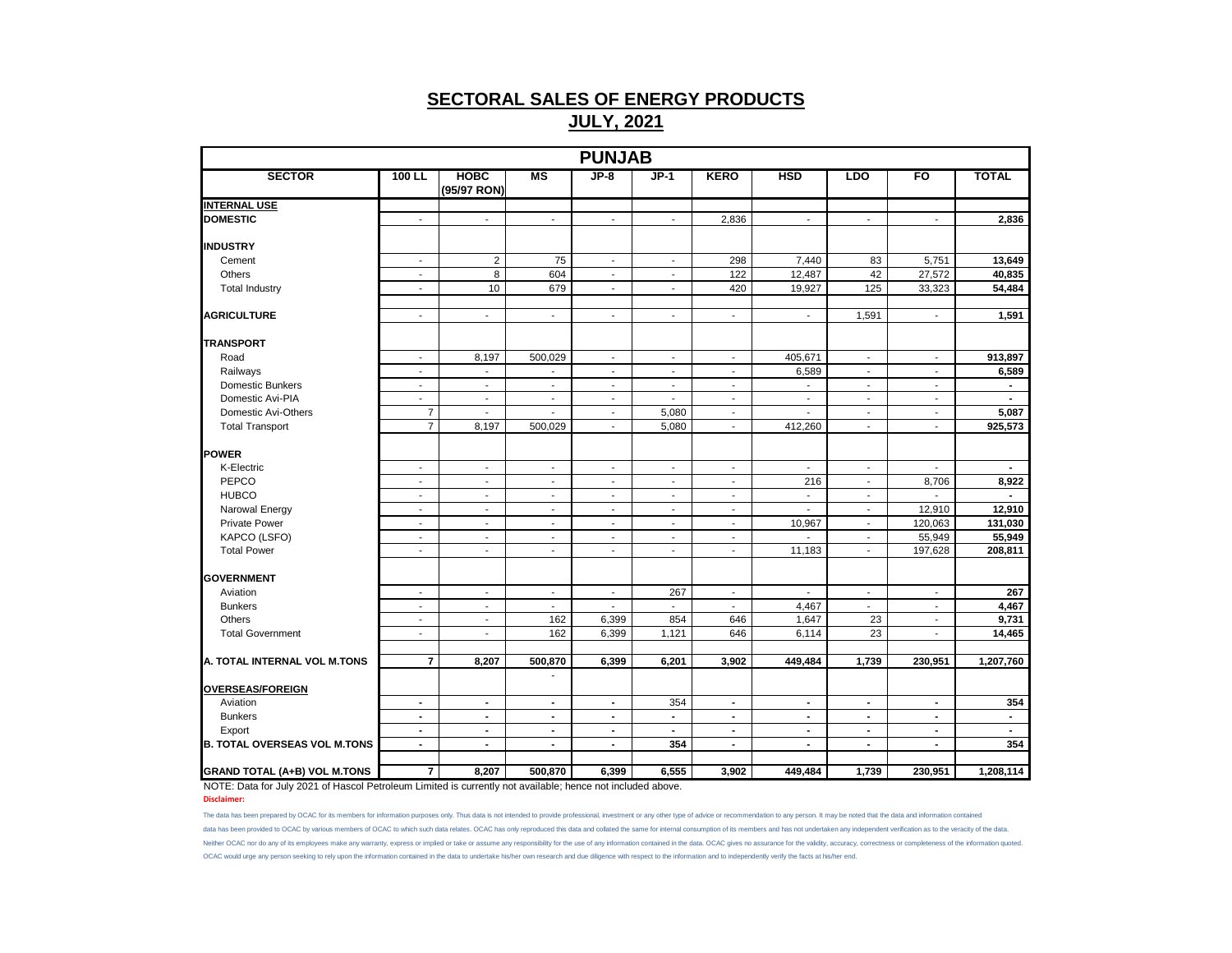|                                     |                          |                            |                          |                          | <b>KHYBER PAKHTUN KHAWA</b> |                          |                             |                |                          |                 |
|-------------------------------------|--------------------------|----------------------------|--------------------------|--------------------------|-----------------------------|--------------------------|-----------------------------|----------------|--------------------------|-----------------|
| <b>SECTOR</b>                       | 100 LL                   | <b>HOBC</b><br>(95/97 RON) | $\overline{\text{MS}}$   | $JP-8$                   | $JP-1$                      | <b>KERO</b>              | <b>HSD</b>                  | <b>LDO</b>     | FO                       | <b>TOTAL</b>    |
| <b>INTERNAL USE</b>                 |                          |                            |                          |                          |                             |                          |                             |                |                          |                 |
| <b>DOMESTIC</b>                     | $\sim$                   | $\sim$                     | $\blacksquare$           | $\overline{\phantom{a}}$ | $\blacksquare$              | $\blacksquare$           | $\overline{\phantom{a}}$    | $\blacksquare$ | $\blacksquare$           | $\blacksquare$  |
| <b>INDUSTRY</b>                     |                          |                            |                          |                          |                             |                          |                             |                |                          |                 |
| Cement                              | $\blacksquare$           | $\sim$                     | $\blacksquare$           | $\blacksquare$           | $\blacksquare$              | $\sim$                   | 996                         | $\sim$         | 574                      | 1,570           |
| Others                              | $\sim$                   | $\sim$                     | $\overline{7}$           | $\blacksquare$           | $\blacksquare$              | 8                        | 1,494                       | $\blacksquare$ | 765                      | 2,274           |
| <b>Total Industry</b>               | $\sim$                   | $\sim$                     | $\overline{7}$           | $\sim$                   | $\sim$                      | 8                        | 2,490                       | $\blacksquare$ | 1,339                    | 3,844           |
|                                     |                          |                            |                          |                          |                             |                          |                             |                |                          |                 |
| <b>AGRICULTURE</b>                  | $\sim$                   | $\overline{\phantom{a}}$   | $\overline{\phantom{a}}$ | $\overline{\phantom{a}}$ | $\overline{\phantom{a}}$    | $\overline{\phantom{a}}$ | $\overline{\phantom{a}}$    | 78             | $\sim$                   | 78              |
| <b>TRANSPORT</b>                    |                          |                            |                          |                          |                             |                          |                             |                |                          |                 |
| Road                                | $\overline{\phantom{a}}$ | 511                        | 88,812                   | $\overline{\phantom{a}}$ | $\overline{a}$              | $\overline{\phantom{a}}$ | 73,103                      | $\blacksquare$ | $\overline{\phantom{a}}$ | 162,426         |
| Railways                            | $\sim$                   | $\blacksquare$             | $\blacksquare$           | $\overline{\phantom{a}}$ | $\blacksquare$              | $\sim$                   | $\sim$                      | $\sim$         | $\blacksquare$           | $\blacksquare$  |
| <b>Domestic Bunkers</b>             | $\blacksquare$           | $\sim$                     | $\sim$                   | $\blacksquare$           | $\blacksquare$              | $\blacksquare$           | $\sim$                      | $\blacksquare$ | $\overline{\phantom{a}}$ | $\blacksquare$  |
| Domestic Avi-PIA                    | $\sim$                   | $\sim$                     | $\overline{\phantom{a}}$ | $\sim$                   | $\blacksquare$              | $\blacksquare$           | $\sim$                      | $\blacksquare$ | $\blacksquare$           | $\blacksquare$  |
| Domestic Avi-Others                 | $\blacksquare$           | $\overline{\phantom{a}}$   | $\overline{\phantom{a}}$ | $\overline{\phantom{a}}$ | $\overline{7}$              | $\overline{\phantom{a}}$ | $\overline{\phantom{a}}$    | $\blacksquare$ | $\overline{\phantom{a}}$ | $\overline{7}$  |
| <b>Total Transport</b>              | $\sim$                   | 511                        | 88,812                   | $\blacksquare$           | $\overline{7}$              | $\sim$                   | 73,103                      | $\blacksquare$ | $\overline{\phantom{a}}$ | 162,433         |
|                                     |                          |                            |                          |                          |                             |                          |                             |                |                          |                 |
| <b>POWER</b>                        |                          |                            |                          |                          |                             |                          |                             |                |                          |                 |
| K-Electric                          | $\overline{\phantom{a}}$ | $\overline{\phantom{a}}$   | $\blacksquare$           | $\overline{\phantom{a}}$ | $\overline{\phantom{a}}$    | $\sim$                   | $\sim$                      | $\sim$         | $\overline{\phantom{a}}$ | $\blacksquare$  |
| PEPCO                               | $\sim$                   | $\sim$                     | $\sim$                   | $\overline{\phantom{a}}$ | $\sim$                      | $\sim$                   | 71                          | $\blacksquare$ | $\sim$                   | 71              |
| <b>HUBCO</b>                        | $\blacksquare$           | $\sim$                     | $\overline{\phantom{a}}$ | $\overline{\phantom{a}}$ | $\blacksquare$              | $\sim$                   | $\sim$                      | $\sim$         | $\blacksquare$           | $\blacksquare$  |
| Narowal Energy                      | $\blacksquare$           | $\overline{\phantom{a}}$   | $\blacksquare$           | $\blacksquare$           | $\overline{\phantom{a}}$    | $\blacksquare$           | $\sim$                      | $\blacksquare$ | $\overline{\phantom{a}}$ | $\blacksquare$  |
| Private Power                       | $\sim$                   | $\sim$                     | $\sim$                   | $\overline{\phantom{a}}$ | $\overline{\phantom{a}}$    | $\sim$                   | $\sim$                      | $\sim$         | $\sim$                   | $\blacksquare$  |
| KAPCO (LSFO)                        | $\blacksquare$           | $\blacksquare$             | $\blacksquare$           | $\blacksquare$           | $\blacksquare$              | $\blacksquare$           | $\sim$                      | $\blacksquare$ | $\overline{\phantom{a}}$ | $\blacksquare$  |
| <b>Total Power</b>                  | $\sim$                   | $\sim$                     | $\sim$                   | $\blacksquare$           | $\overline{\phantom{a}}$    | $\sim$                   | 71                          | $\sim$         | $\overline{\phantom{a}}$ | $\overline{71}$ |
| <b>GOVERNMENT</b>                   |                          |                            |                          |                          |                             |                          |                             |                |                          |                 |
| Aviation                            | $\blacksquare$           | $\sim$                     | $\blacksquare$           | $\overline{\phantom{a}}$ | $\blacksquare$              | $\sim$                   | $\sim$                      | $\blacksquare$ | $\sim$                   | $\blacksquare$  |
| <b>Bunkers</b>                      | $\sim$                   | $\overline{\phantom{a}}$   | $\overline{\phantom{a}}$ | $\overline{\phantom{a}}$ | $\overline{a}$              | $\blacksquare$           | 29                          | $\sim$         | $\overline{\phantom{a}}$ | 29              |
| Others                              | $\blacksquare$           | $\blacksquare$             | 95                       | $\blacksquare$           | 65                          | 170                      | 1,978                       | $\blacksquare$ | $\overline{\phantom{a}}$ | 2,308           |
| <b>Total Government</b>             | $\sim$                   | $\sim$                     | 95                       | $\overline{\phantom{a}}$ | 65                          | 170                      | 2,007                       | $\blacksquare$ | $\blacksquare$           | 2,337           |
|                                     |                          |                            |                          |                          |                             |                          |                             |                |                          |                 |
| A. TOTAL INTERNAL VOL M.TONS        | $\blacksquare$           | 511                        | 88,914                   | $\blacksquare$           | 72                          | 178                      | 77,671                      | 78             | 1,339                    | 168,763         |
|                                     |                          |                            |                          |                          |                             |                          |                             |                |                          |                 |
| <b>OVERSEAS/FOREIGN</b>             |                          |                            |                          |                          |                             |                          |                             |                |                          |                 |
| Aviation                            | $\mathbf{r}$             | $\sim$                     | $\mathbf{r}$             | $\blacksquare$           | $\mathbf{r}$                | $\mathbf{r}$             | $\mathcal{L}_{\mathcal{A}}$ | $\mathbf{r}$   | $\sim$                   | $\blacksquare$  |
| <b>Bunkers</b>                      | $\blacksquare$           | $\overline{\phantom{a}}$   | $\overline{\phantom{a}}$ | $\overline{\phantom{a}}$ | $\overline{a}$              | $\blacksquare$           | $\overline{\phantom{a}}$    | $\blacksquare$ | $\blacksquare$           | $\blacksquare$  |
| Export                              | $\sim$                   | $\overline{\phantom{a}}$   | $\overline{\phantom{a}}$ | $\overline{\phantom{a}}$ | $\overline{\phantom{a}}$    | $\sim$                   | $\overline{\phantom{a}}$    | $\sim$         | $\overline{\phantom{a}}$ | $\blacksquare$  |
| <b>B. TOTAL OVERSEAS VOL M.TONS</b> | $\sim$                   | $\sim$                     | $\sim$                   | $\blacksquare$           | $\sim$                      | $\sim$                   | $\sim$                      | $\blacksquare$ | $\sim$                   | $\sim$          |
| <b>GRAND TOTAL (A+B) VOL M.TONS</b> | $\blacksquare$           | 511                        | 88,914                   | $\blacksquare$           | 72                          | 178                      | 77,671                      | 78             | 1,339                    | 168,763         |

NOTE: Data for July 2021 of Hascol Petroleum Limited is currently not available; hence not included above. **Disclaimer:**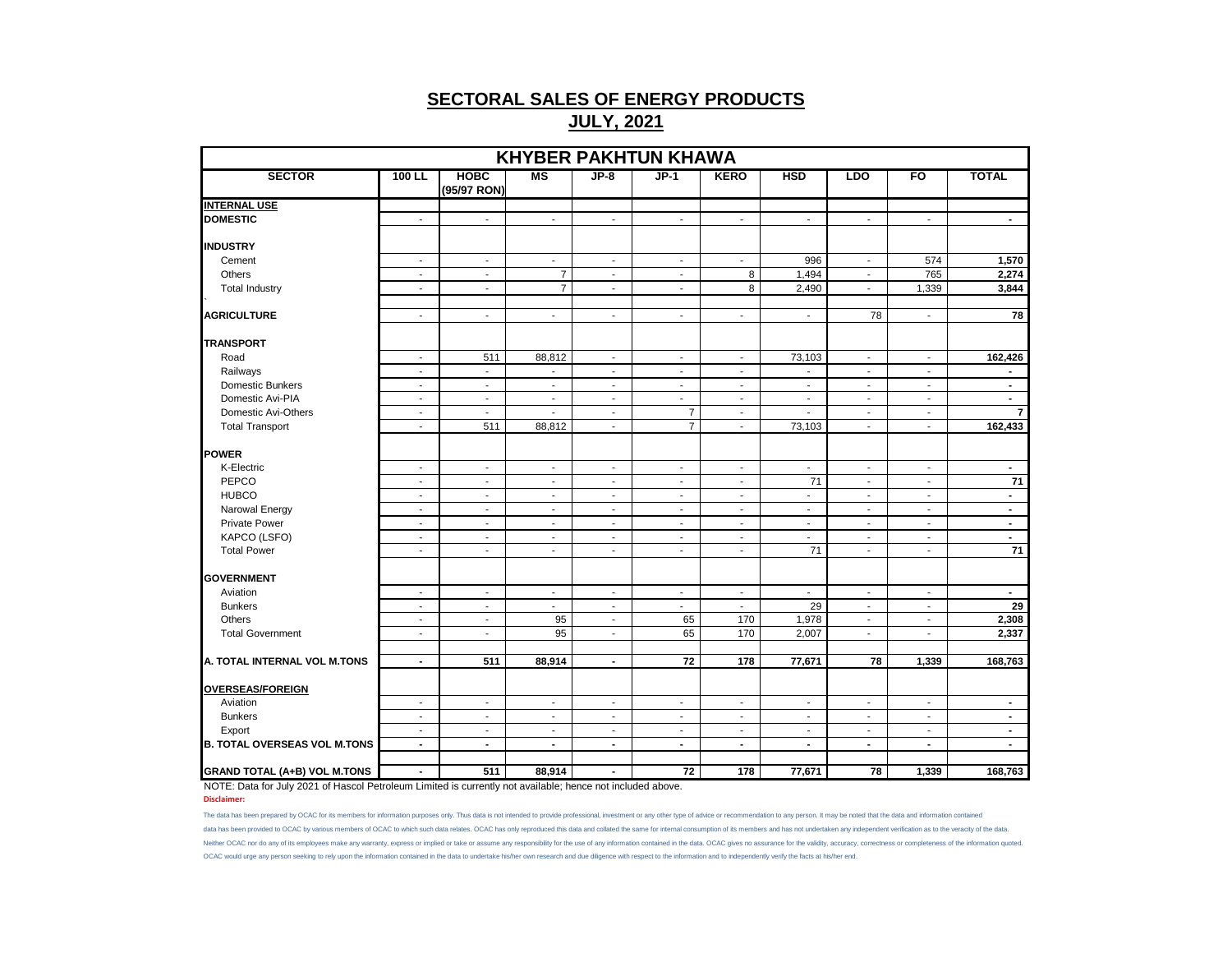|                                     |                          |                            |                          | <b>BALOCHISTAN</b>       |                          |                          |                          |                          |                          |                          |
|-------------------------------------|--------------------------|----------------------------|--------------------------|--------------------------|--------------------------|--------------------------|--------------------------|--------------------------|--------------------------|--------------------------|
| <b>SECTOR</b>                       | 100 LL                   | <b>HOBC</b><br>(95/97 RON) | $\overline{\mathsf{MS}}$ | $JP-8$                   | $JP-1$                   | <b>KERO</b>              | <b>HSD</b>               | <b>LDO</b>               | FO                       | <b>TOTAL</b>             |
| <b>INTERNAL USE</b>                 |                          |                            |                          |                          |                          |                          |                          |                          |                          |                          |
| <b>DOMESTIC</b>                     | $\sim$                   | $\blacksquare$             | $\blacksquare$           | $\blacksquare$           | $\blacksquare$           | $\sim$                   | $\overline{\phantom{a}}$ | $\overline{\phantom{a}}$ | $\blacksquare$           | $\blacksquare$           |
| <b>INDUSTRY</b>                     |                          |                            |                          |                          |                          |                          |                          |                          |                          |                          |
| Cement                              | $\overline{\phantom{a}}$ | $\blacksquare$             | $\blacksquare$           | $\blacksquare$           | $\sim$                   | $\blacksquare$           | 454                      | $\blacksquare$           | $\blacksquare$           | 454                      |
| Others                              | $\blacksquare$           | $\blacksquare$             | 53                       | $\sim$                   | $\sim$                   | $\blacksquare$           | 615                      | $\blacksquare$           | $\blacksquare$           | 668                      |
| <b>Total Industry</b>               | $\blacksquare$           | $\blacksquare$             | 53                       | $\blacksquare$           | $\sim$                   | $\sim$                   | 1,069                    | $\blacksquare$           | $\blacksquare$           | 1,122                    |
| <b>AGRICULTURE</b>                  | $\sim$                   | $\sim$                     | $\sim$                   | $\blacksquare$           | $\sim$                   | $\blacksquare$           | $\overline{\phantom{a}}$ | $\blacksquare$           | $\overline{\phantom{a}}$ | $\blacksquare$           |
| <b>TRANSPORT</b>                    |                          |                            |                          |                          |                          |                          |                          |                          |                          |                          |
| Road                                | $\sim$                   | 66                         | 28,090                   | $\sim$                   | $\blacksquare$           | $\mathbf{r}$             | 12,717                   | $\mathbf{r}$             | $\sim$                   | 40,873                   |
| Railways                            | $\overline{\phantom{a}}$ | $\blacksquare$             | $\overline{\phantom{a}}$ | $\blacksquare$           | $\blacksquare$           | $\overline{\phantom{a}}$ | $\blacksquare$           | $\overline{\phantom{a}}$ | $\overline{\phantom{a}}$ | $\blacksquare$           |
| <b>Domestic Bunkers</b>             | $\overline{\phantom{a}}$ | $\overline{\phantom{a}}$   | $\overline{\phantom{a}}$ | $\overline{\phantom{a}}$ | $\overline{\phantom{a}}$ | $\overline{\phantom{a}}$ | $\overline{\phantom{a}}$ | $\overline{\phantom{a}}$ | $\overline{\phantom{a}}$ | $\blacksquare$           |
| Domestic Avi-PIA                    | $\blacksquare$           | $\blacksquare$             | $\sim$                   | $\sim$                   | $\sim$                   | $\sim$                   | $\mathbf{r}$             | $\blacksquare$           | $\sim$                   | $\blacksquare$           |
| Domestic Avi-Others                 | $\overline{\phantom{a}}$ | $\overline{\phantom{a}}$   | $\blacksquare$           | $\overline{\phantom{a}}$ | 11                       | $\overline{\phantom{a}}$ | $\blacksquare$           | $\overline{\phantom{a}}$ | $\overline{\phantom{a}}$ | 11                       |
| <b>Total Transport</b>              | $\overline{\phantom{a}}$ | 66                         | 28,090                   | $\blacksquare$           | 11                       | $\blacksquare$           | 12,717                   | $\blacksquare$           | $\blacksquare$           | 40,884                   |
| <b>POWER</b>                        |                          |                            |                          |                          |                          |                          |                          |                          |                          |                          |
| K-Electric                          | $\overline{\phantom{a}}$ | $\overline{\phantom{a}}$   | $\overline{\phantom{a}}$ | $\overline{\phantom{a}}$ | $\overline{\phantom{a}}$ | $\overline{\phantom{a}}$ | $\overline{\phantom{a}}$ | $\overline{\phantom{a}}$ | $\overline{\phantom{a}}$ | $\blacksquare$           |
| PEPCO                               | $\overline{\phantom{a}}$ | $\overline{\phantom{a}}$   | $\sim$                   | $\overline{\phantom{a}}$ | $\blacksquare$           | $\overline{\phantom{a}}$ | $\overline{\phantom{a}}$ | $\overline{\phantom{a}}$ | $\blacksquare$           | $\blacksquare$           |
| <b>HUBCO</b>                        | $\overline{\phantom{a}}$ | $\blacksquare$             | $\blacksquare$           | $\blacksquare$           | $\blacksquare$           | $\blacksquare$           | 20                       | $\blacksquare$           | 32,818                   | 32,838                   |
| Narowal Energy                      | $\overline{\phantom{a}}$ | $\blacksquare$             | $\overline{\phantom{a}}$ | $\blacksquare$           | $\sim$                   | $\sim$                   | $\blacksquare$           | $\blacksquare$           | $\blacksquare$           | $\blacksquare$           |
| <b>Private Power</b>                | $\overline{\phantom{a}}$ | $\overline{\phantom{a}}$   | $\overline{\phantom{a}}$ | $\overline{\phantom{a}}$ | $\overline{\phantom{a}}$ | $\overline{\phantom{a}}$ | $\overline{\phantom{a}}$ | $\overline{\phantom{a}}$ | $\overline{\phantom{a}}$ | $\blacksquare$           |
| KAPCO (LSFO)                        | $\overline{\phantom{a}}$ | $\overline{\phantom{a}}$   | $\sim$                   | ۰                        | $\sim$                   | $\overline{\phantom{a}}$ | $\sim$                   | $\sim$                   | $\overline{a}$           | $\overline{\phantom{a}}$ |
| <b>Total Power</b>                  | $\sim$                   | $\sim$                     | $\sim$                   | $\blacksquare$           | $\sim$                   | $\sim$                   | 20                       | $\blacksquare$           | 32,818                   | 32,838                   |
| <b>GOVERNMENT</b>                   |                          |                            |                          |                          |                          |                          |                          |                          |                          |                          |
| Aviation                            | $\overline{\phantom{a}}$ | $\blacksquare$             | $\overline{\phantom{a}}$ | $\blacksquare$           | 77                       | $\blacksquare$           | $\blacksquare$           | $\blacksquare$           | $\sim$                   | 77                       |
| <b>Bunkers</b>                      | $\overline{\phantom{a}}$ | $\overline{\phantom{a}}$   | $\overline{\phantom{a}}$ | $\overline{\phantom{a}}$ | $\overline{\phantom{a}}$ | $\overline{\phantom{a}}$ | $\overline{\phantom{a}}$ | $\overline{\phantom{a}}$ | $\overline{\phantom{a}}$ | $\blacksquare$           |
| Others                              | $\blacksquare$           | $\mathbf{r}$               | 19                       | $\sim$                   | 6                        | $\sim$                   | 399                      | $\overline{a}$           | $\sim$                   | 424                      |
| <b>Total Government</b>             | $\overline{\phantom{a}}$ | $\overline{\phantom{a}}$   | 19                       | $\overline{\phantom{a}}$ | 83                       | $\overline{\phantom{a}}$ | 399                      | $\overline{\phantom{a}}$ | $\overline{\phantom{a}}$ | 501                      |
| A. TOTAL INTERNAL VOL M.TONS        | $\blacksquare$           | 66                         | 28,162                   | $\blacksquare$           | 94                       | $\sim$                   | 14,205                   | $\blacksquare$           | 32,818                   | 75,345                   |
|                                     |                          |                            |                          |                          |                          |                          |                          |                          |                          |                          |
| OVERSEAS/FOREIGN                    |                          |                            |                          |                          |                          |                          |                          |                          |                          |                          |
| Aviation                            | $\sim$                   | $\blacksquare$             | $\blacksquare$           | $\sim$                   | 24                       | $\sim$                   | $\blacksquare$           | $\blacksquare$           | $\sim$                   | 24                       |
| <b>Bunkers</b>                      | $\overline{\phantom{a}}$ | $\overline{\phantom{a}}$   | $\blacksquare$           | $\blacksquare$           | $\blacksquare$           | $\sim$                   | $\blacksquare$           | $\blacksquare$           | 1,471                    | 1,471                    |
| Export                              | $\overline{\phantom{a}}$ | $\sim$                     | $\sim$                   | $\blacksquare$           | $\blacksquare$           | $\sim$                   | $\overline{\phantom{a}}$ | $\blacksquare$           | $\overline{a}$           |                          |
| <b>B. TOTAL OVERSEAS VOL M.TONS</b> | $\blacksquare$           | $\blacksquare$             | $\blacksquare$           | $\blacksquare$           | 24                       | $\blacksquare$           | $\blacksquare$           | $\blacksquare$           | 1,471                    | 1,495                    |
| <b>GRAND TOTAL (A+B) VOL M.TONS</b> | $\blacksquare$           | 66                         | 28,162                   | $\blacksquare$           | 118                      | $\blacksquare$           | 14,205                   | $\blacksquare$           | 34,289                   | 76,840                   |

NOTE: Data for July 2021 of Hascol Petroleum Limited is currently not available; hence not included above. **Disclaimer:**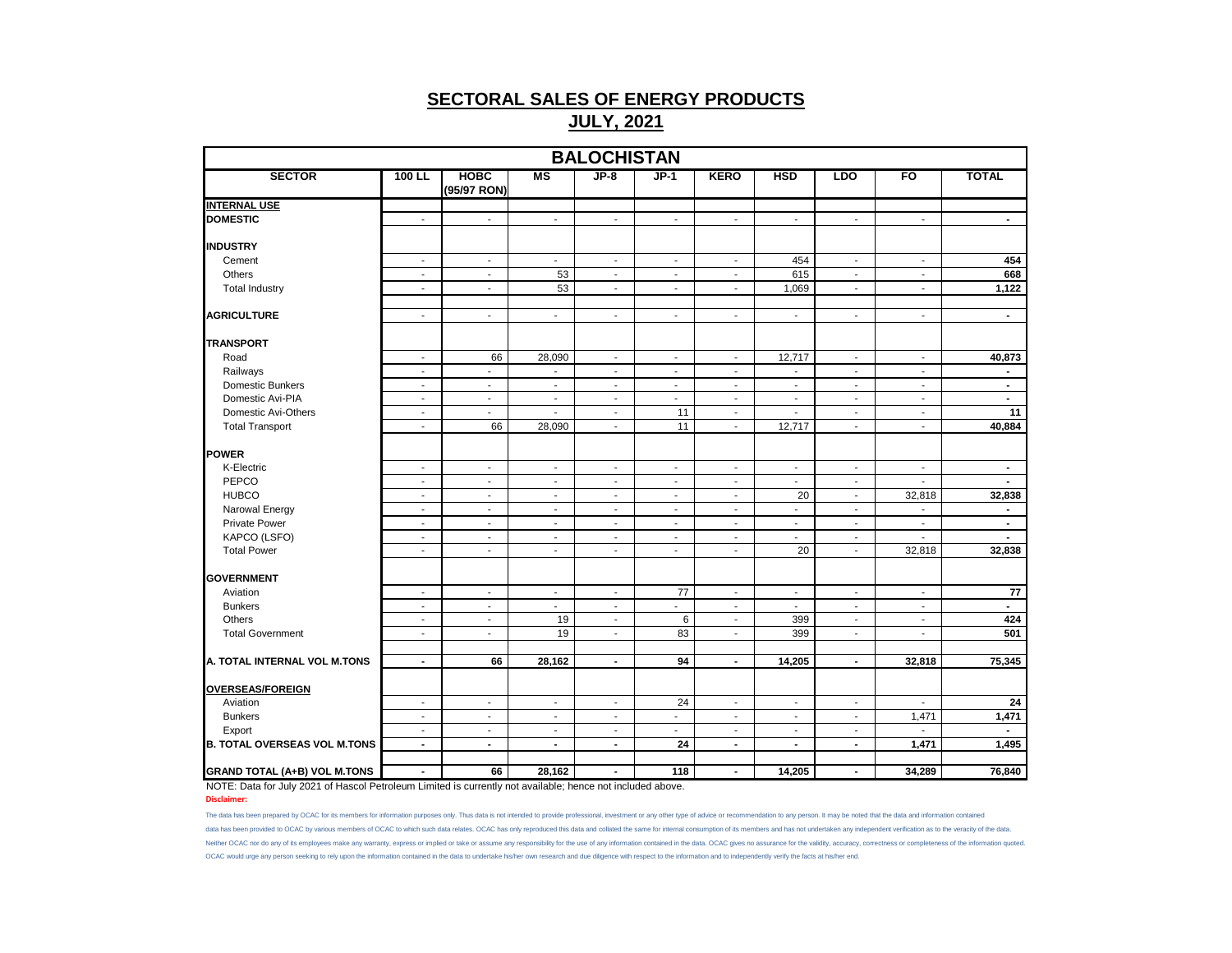|                                     |                          |                            |                          |                          | <b>GILGIT BALTISTAN</b>  |                          |                          |                          |                          |                |
|-------------------------------------|--------------------------|----------------------------|--------------------------|--------------------------|--------------------------|--------------------------|--------------------------|--------------------------|--------------------------|----------------|
| <b>SECTOR</b>                       | 100 LL                   | <b>HOBC</b><br>(95/97 RON) | $\overline{\mathsf{MS}}$ | $JP-8$                   | $JP-1$                   | <b>KERO</b>              | <b>HSD</b>               | <b>LDO</b>               | $F$ O                    | <b>TOTAL</b>   |
| <b>INTERNAL USE</b>                 |                          |                            |                          |                          |                          |                          |                          |                          |                          |                |
| <b>DOMESTIC</b>                     | $\sim$                   | $\blacksquare$             | $\blacksquare$           | $\overline{\phantom{a}}$ | $\blacksquare$           | 16                       | $\overline{\phantom{a}}$ | $\overline{\phantom{a}}$ | $\blacksquare$           | 16             |
| <b>INDUSTRY</b>                     |                          |                            |                          |                          |                          |                          |                          |                          |                          |                |
| Cement                              | $\blacksquare$           | $\blacksquare$             | $\overline{\phantom{a}}$ | $\blacksquare$           | $\overline{\phantom{a}}$ | $\blacksquare$           | $\overline{\phantom{a}}$ | $\overline{\phantom{a}}$ | $\blacksquare$           | $\blacksquare$ |
| Others                              | $\overline{\phantom{a}}$ | $\overline{\phantom{a}}$   | $\overline{\phantom{a}}$ | $\overline{\phantom{a}}$ | $\overline{\phantom{a}}$ | $\sim$                   | 206                      | $\overline{\phantom{a}}$ | $\overline{\phantom{a}}$ | 206            |
| <b>Total Industry</b>               | $\mathbf{r}$             | $\sim$                     | $\mathbf{r}$             | $\overline{a}$           | $\ddot{\phantom{a}}$     | $\mathbf{r}$             | 206                      | $\mathbf{r}$             | $\blacksquare$           | 206            |
| <b>AGRICULTURE</b>                  | $\blacksquare$           | $\blacksquare$             | $\blacksquare$           | $\overline{\phantom{a}}$ | $\overline{\phantom{a}}$ | $\sim$                   | $\overline{\phantom{a}}$ | $\overline{\phantom{a}}$ | $\overline{\phantom{a}}$ | $\blacksquare$ |
| <b>TRANSPORT</b>                    |                          |                            |                          |                          |                          |                          |                          |                          |                          |                |
| Road                                | $\blacksquare$           | 27                         | 5,788                    | $\overline{\phantom{a}}$ | $\overline{\phantom{a}}$ | $\blacksquare$           | 5,633                    | $\overline{\phantom{a}}$ | $\blacksquare$           | 11,448         |
| Railways                            | $\overline{\phantom{a}}$ | $\overline{\phantom{a}}$   | $\overline{\phantom{a}}$ | $\overline{\phantom{a}}$ | $\overline{\phantom{a}}$ | $\sim$                   | $\overline{\phantom{a}}$ | $\overline{\phantom{a}}$ | $\overline{\phantom{a}}$ | $\blacksquare$ |
| Domestic Bunkers                    | $\sim$                   | $\overline{\phantom{a}}$   | $\overline{\phantom{a}}$ | $\overline{\phantom{a}}$ | $\overline{\phantom{a}}$ | $\sim$                   | $\overline{\phantom{a}}$ | $\overline{\phantom{a}}$ | $\overline{\phantom{a}}$ | $\blacksquare$ |
| Domestic Avi-PIA                    | $\sim$                   | $\sim$                     | $\blacksquare$           | $\sim$                   | $\overline{a}$           | $\sim$                   | $\overline{a}$           | $\blacksquare$           | $\blacksquare$           | $\blacksquare$ |
| Domestic Avi-Others                 | $\blacksquare$           | $\overline{\phantom{a}}$   | $\overline{a}$           | $\overline{\phantom{a}}$ | $\overline{\phantom{a}}$ | $\overline{\phantom{a}}$ | $\overline{\phantom{a}}$ | $\blacksquare$           | $\overline{\phantom{a}}$ | $\blacksquare$ |
| <b>Total Transport</b>              | $\sim$                   | 27                         | 5,788                    | $\overline{\phantom{a}}$ | $\blacksquare$           | $\sim$                   | 5,633                    | $\sim$                   | $\blacksquare$           | 11,448         |
| <b>POWER</b>                        |                          |                            |                          |                          |                          |                          |                          |                          |                          |                |
| K-Electric                          | $\overline{\phantom{a}}$ | $\overline{\phantom{a}}$   | $\overline{\phantom{a}}$ | $\overline{\phantom{a}}$ | $\overline{\phantom{a}}$ | $\overline{\phantom{a}}$ | $\overline{\phantom{a}}$ | $\overline{\phantom{a}}$ | $\overline{\phantom{a}}$ | $\blacksquare$ |
| PEPCO                               | $\sim$                   | $\sim$                     | $\overline{\phantom{a}}$ | $\overline{\phantom{a}}$ | $\sim$                   | $\sim$                   | $\overline{\phantom{a}}$ | $\overline{\phantom{a}}$ | $\blacksquare$           | $\sim$         |
| <b>HUBCO</b>                        | $\blacksquare$           | $\blacksquare$             | $\blacksquare$           | $\sim$                   | $\sim$                   | $\blacksquare$           | $\blacksquare$           | $\blacksquare$           | $\blacksquare$           | $\sim$         |
| Narowal Energy                      | $\blacksquare$           | $\blacksquare$             | $\blacksquare$           | $\overline{\phantom{a}}$ | $\blacksquare$           | $\sim$                   | $\blacksquare$           | $\overline{\phantom{a}}$ | $\blacksquare$           | $\blacksquare$ |
| <b>Private Power</b>                | $\overline{\phantom{a}}$ | $\overline{\phantom{a}}$   | $\overline{\phantom{a}}$ | $\overline{\phantom{a}}$ | $\overline{\phantom{a}}$ | $\sim$                   | $\overline{\phantom{a}}$ | $\overline{\phantom{a}}$ | $\overline{\phantom{a}}$ | $\blacksquare$ |
| KAPCO (LSFO)                        | $\sim$                   | $\sim$                     | $\overline{\phantom{a}}$ | $\overline{\phantom{a}}$ | $\overline{\phantom{a}}$ | $\sim$                   | $\overline{\phantom{a}}$ | $\sim$                   | $\overline{\phantom{a}}$ | $\blacksquare$ |
| <b>Total Power</b>                  | $\blacksquare$           | $\omega$                   | $\blacksquare$           | $\blacksquare$           | $\mathbf{r}$             | $\blacksquare$           | $\overline{\phantom{a}}$ | $\blacksquare$           | $\blacksquare$           | $\blacksquare$ |
| <b>GOVERNMENT</b>                   |                          |                            |                          |                          |                          |                          |                          |                          |                          |                |
| Aviation                            | $\blacksquare$           | $\blacksquare$             | $\blacksquare$           | $\blacksquare$           | $\blacksquare$           | $\blacksquare$           | $\blacksquare$           | $\blacksquare$           | $\blacksquare$           | $\sim$         |
| <b>Bunkers</b>                      | $\blacksquare$           | $\sim$                     | $\mathbf{r}$             | $\blacksquare$           | $\mathbf{r}$             | $\mathbf{r}$             | $\sim$                   | $\blacksquare$           | $\mathbf{r}$             | $\sim$         |
| Others                              | $\overline{\phantom{a}}$ | $\overline{\phantom{a}}$   | 31                       | $\overline{\phantom{a}}$ | 33                       | 101                      | 540                      | 39                       | $\overline{\phantom{a}}$ | 744            |
| <b>Total Government</b>             | $\blacksquare$           | $\blacksquare$             | 31                       | $\overline{\phantom{a}}$ | 33                       | 101                      | 540                      | 39                       | $\overline{\phantom{a}}$ | 744            |
| A. TOTAL INTERNAL VOL M.TONS        | $\blacksquare$           | 27                         | 5,819                    | $\blacksquare$           | 33                       | 117                      | 6,379                    | 39                       | $\blacksquare$           | 12,414         |
|                                     |                          |                            |                          |                          |                          |                          |                          |                          |                          |                |
| <b>OVERSEAS/FOREIGN</b>             |                          |                            |                          |                          |                          |                          |                          |                          |                          |                |
| Aviation                            | $\sim$                   | $\blacksquare$             | $\sim$                   | $\overline{\phantom{a}}$ | $\sim$                   | $\sim$                   | $\overline{\phantom{a}}$ | $\overline{\phantom{a}}$ | $\blacksquare$           | $\blacksquare$ |
| <b>Bunkers</b>                      | $\sim$                   | $\sim$                     | $\overline{\phantom{a}}$ | $\overline{\phantom{a}}$ | $\overline{\phantom{a}}$ | $\sim$                   | $\blacksquare$           | $\blacksquare$           | $\overline{\phantom{a}}$ | $\blacksquare$ |
| Export                              | $\overline{\phantom{a}}$ | $\overline{\phantom{a}}$   | $\overline{a}$           | $\overline{\phantom{a}}$ | $\overline{\phantom{a}}$ | $\overline{\phantom{a}}$ | $\overline{\phantom{a}}$ | $\overline{\phantom{a}}$ | $\overline{\phantom{a}}$ | $\blacksquare$ |
| <b>B. TOTAL OVERSEAS VOL M.TONS</b> | $\blacksquare$           | $\blacksquare$             | $\blacksquare$           | $\blacksquare$           | $\blacksquare$           | $\blacksquare$           | $\blacksquare$           | $\blacksquare$           | $\blacksquare$           | $\blacksquare$ |
| <b>GRAND TOTAL (A+B) VOL M.TONS</b> | $\blacksquare$           | 27                         | 5,819                    | $\blacksquare$           | 33                       | 117                      | 6,379                    | 39                       | $\blacksquare$           | 12,414         |

NOTE: Data for July 2021 of Hascol Petroleum Limited is currently not available; hence not included above. **Disclaimer:**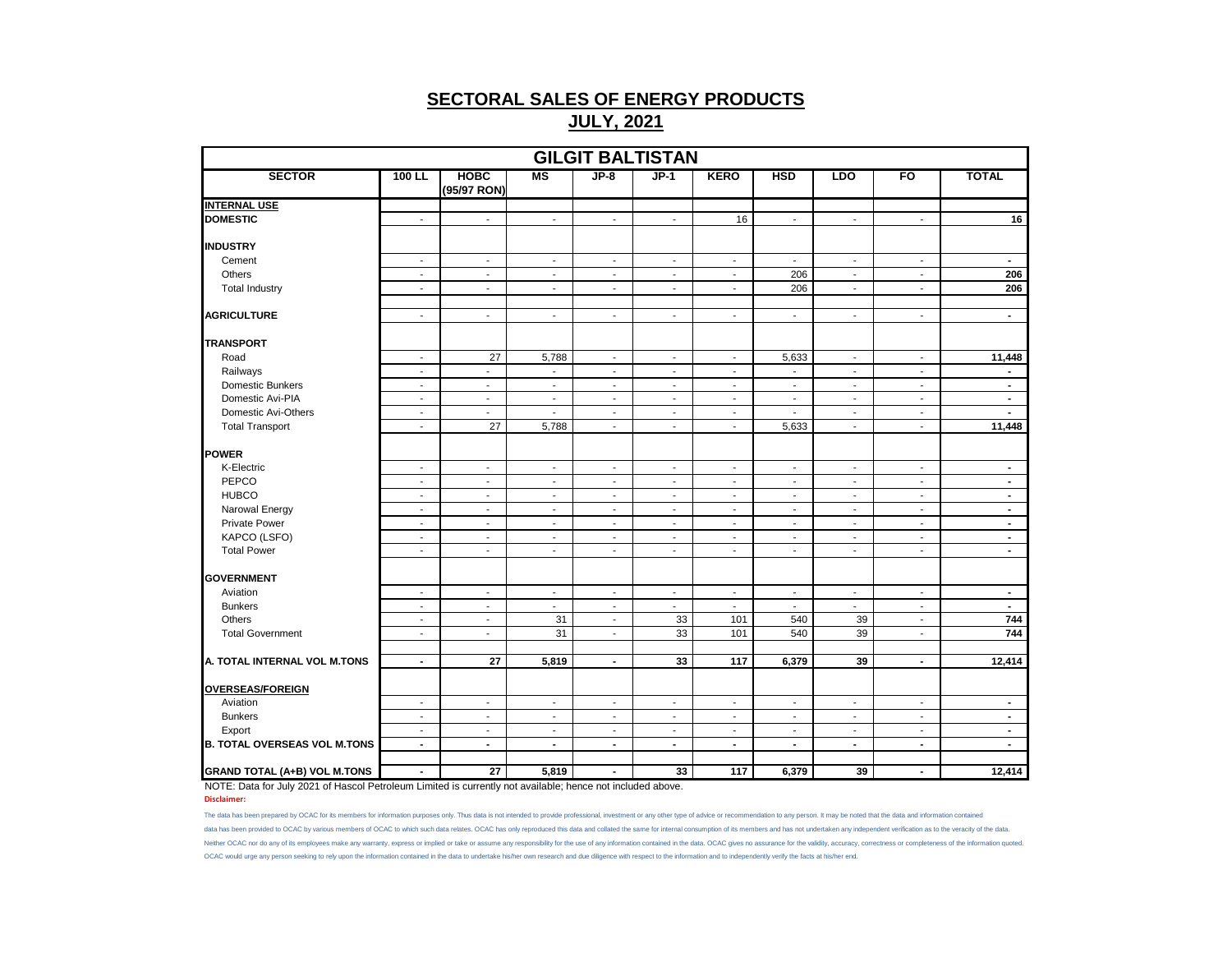|                                     |                          |                            |                                  | <b>AZAD KASHMIR</b>      |                          |                          |                          |                          |                          |                |
|-------------------------------------|--------------------------|----------------------------|----------------------------------|--------------------------|--------------------------|--------------------------|--------------------------|--------------------------|--------------------------|----------------|
| <b>SECTOR</b>                       | 100 LL                   | <b>HOBC</b><br>(95/97 RON) | <b>MS</b>                        | $JP-8$                   | $JP-1$                   | <b>KERO</b>              | <b>HSD</b>               | <b>LDO</b>               | $F$ O                    | <b>TOTAL</b>   |
| <b>INTERNAL USE</b>                 |                          |                            |                                  |                          |                          |                          |                          |                          |                          |                |
| <b>DOMESTIC</b>                     | $\sim$                   | $\sim$                     | $\blacksquare$                   | $\blacksquare$           | $\sim$                   | $\blacksquare$           | $\overline{\phantom{a}}$ | $\sim$                   | $\blacksquare$           | $\blacksquare$ |
| <b>INDUSTRY</b>                     |                          |                            |                                  |                          |                          |                          |                          |                          |                          |                |
| Cement                              | $\blacksquare$           | $\blacksquare$             | $\blacksquare$                   | $\sim$                   | $\blacksquare$           | $\blacksquare$           | $\mathbf{r}$             | $\blacksquare$           | $\blacksquare$           | $\sim$         |
| Others                              | $\sim$                   | $\sim$                     | $\sim$                           | $\sim$                   | $\sim$                   | $\sim$                   | 18                       | $\sim$                   | $\blacksquare$           | 18             |
| <b>Total Industry</b>               | $\blacksquare$           | $\sim$                     | $\sim$                           | $\sim$                   | $\blacksquare$           | $\sim$                   | 18                       | $\sim$                   | $\sim$                   | 18             |
| <b>AGRICULTURE</b>                  | $\overline{\phantom{a}}$ | $\overline{\phantom{a}}$   | $\sim$                           | $\sim$                   | $\overline{\phantom{a}}$ | $\sim$                   | $\blacksquare$           | $\sim$                   | $\sim$                   | $\blacksquare$ |
|                                     |                          |                            |                                  |                          |                          |                          |                          |                          |                          |                |
| <b>TRANSPORT</b>                    |                          |                            |                                  |                          |                          |                          |                          |                          |                          |                |
| Road                                | $\overline{\phantom{a}}$ | 46                         | 10,965                           | $\blacksquare$           | $\blacksquare$           | $\blacksquare$           | 10,872                   | $\blacksquare$           | $\overline{\phantom{a}}$ | 21,883         |
| Railways                            | $\overline{\phantom{a}}$ | $\blacksquare$             | $\blacksquare$                   | $\blacksquare$           | $\sim$                   | $\blacksquare$           | $\overline{\phantom{a}}$ | $\sim$                   | $\blacksquare$           | $\blacksquare$ |
| Domestic Bunkers                    | $\sim$                   | $\sim$                     | $\sim$                           | $\sim$                   | $\sim$                   | $\blacksquare$           | $\blacksquare$           | $\sim$                   | $\blacksquare$           | $\sim$         |
| Domestic Avi-PIA                    | $\overline{\phantom{a}}$ | $\blacksquare$             | $\blacksquare$                   | $\sim$                   | $\blacksquare$           | $\overline{\phantom{a}}$ | $\blacksquare$           | $\sim$                   | $\sim$                   | $\blacksquare$ |
| Domestic Avi-Others                 | $\blacksquare$           | $\blacksquare$             | $\overline{a}$                   | $\blacksquare$           | $\blacksquare$           | $\blacksquare$           | $\overline{a}$           | $\blacksquare$           | $\overline{\phantom{a}}$ | $\sim$         |
| <b>Total Transport</b>              | $\overline{\phantom{a}}$ | 46                         | 10,965                           | $\sim$                   | $\sim$                   | $\sim$                   | 10,872                   | $\sim$                   | $\sim$                   | 21,883         |
| <b>POWER</b>                        |                          |                            |                                  |                          |                          |                          |                          |                          |                          |                |
| K-Electric                          | $\overline{\phantom{a}}$ | $\overline{\phantom{a}}$   | $\overline{\phantom{a}}$         | $\blacksquare$           | $\overline{\phantom{a}}$ | $\overline{\phantom{a}}$ | $\overline{\phantom{a}}$ | $\overline{\phantom{a}}$ | $\overline{\phantom{a}}$ | $\blacksquare$ |
| PEPCO                               | $\sim$                   | $\sim$                     | $\overline{\phantom{a}}$         | $\overline{\phantom{a}}$ | $\sim$                   | $\sim$                   | $\sim$                   | $\sim$                   | $\overline{\phantom{a}}$ | $\blacksquare$ |
| <b>HUBCO</b>                        | $\blacksquare$           | $\sim$                     | $\sim$                           | $\mathbf{r}$             | $\blacksquare$           | $\sim$                   | $\blacksquare$           | $\sim$                   | $\blacksquare$           | $\blacksquare$ |
| Narowal Energy                      | $\blacksquare$           | $\blacksquare$             | $\sim$                           | $\sim$                   | $\blacksquare$           | $\overline{\phantom{a}}$ | $\blacksquare$           | $\overline{\phantom{a}}$ | $\blacksquare$           | $\blacksquare$ |
| <b>Private Power</b>                | $\blacksquare$           | $\overline{\phantom{a}}$   | $\blacksquare$                   | $\blacksquare$           | $\overline{\phantom{a}}$ | $\blacksquare$           | $\blacksquare$           | $\blacksquare$           | $\blacksquare$           | $\blacksquare$ |
| KAPCO (LSFO)                        | $\overline{\phantom{a}}$ | $\sim$                     | $\overline{\phantom{a}}$         | $\sim$                   | $\overline{\phantom{a}}$ | $\overline{\phantom{a}}$ | $\overline{\phantom{a}}$ | $\overline{\phantom{a}}$ | $\overline{\phantom{a}}$ | $\blacksquare$ |
| <b>Total Power</b>                  | $\mathbf{r}$             | $\mathbf{r}$               | $\mathbf{r}$                     | $\mathbf{r}$             | $\overline{a}$           | $\mathcal{L}$            | $\overline{a}$           | $\mathcal{L}$            | $\mathbf{r}$             | $\sim$         |
|                                     |                          |                            |                                  |                          |                          |                          |                          |                          |                          |                |
| <b>GOVERNMENT</b><br>Aviation       | $\sim$                   | $\sim$                     | $\sim$                           | $\sim$                   | $\blacksquare$           | $\sim$                   | $\blacksquare$           | $\sim$                   | $\sim$                   | $\sim$         |
| <b>Bunkers</b>                      | $\blacksquare$           | $\sim$                     | $\sim$                           | $\sim$                   | $\sim$                   | $\blacksquare$           | $\overline{\phantom{a}}$ | $\sim$                   | $\blacksquare$           | $\blacksquare$ |
| Others                              | $\blacksquare$           | $\blacksquare$             |                                  | $\blacksquare$           | $\blacksquare$           |                          | 38                       |                          | $\blacksquare$           | 38             |
| <b>Total Government</b>             | $\blacksquare$           |                            | $\blacksquare$<br>$\blacksquare$ | $\blacksquare$           |                          | $\overline{\phantom{a}}$ | 38                       | $\blacksquare$           |                          | 38             |
|                                     |                          | $\sim$                     |                                  |                          | $\blacksquare$           | $\blacksquare$           |                          | $\sim$                   | $\blacksquare$           |                |
| A. TOTAL INTERNAL VOL M.TONS        | $\blacksquare$           | 46                         | 10,965                           | $\blacksquare$           | $\blacksquare$           | $\blacksquare$           | 10,928                   | $\blacksquare$           | $\blacksquare$           | 21,939         |
| <b>OVERSEAS/FOREIGN</b>             |                          |                            |                                  |                          |                          |                          |                          |                          |                          |                |
| Aviation                            | $\sim$                   | $\blacksquare$             | $\blacksquare$                   | $\sim$                   | $\blacksquare$           | $\blacksquare$           | $\blacksquare$           | $\blacksquare$           | $\blacksquare$           | $\blacksquare$ |
| <b>Bunkers</b>                      | $\overline{\phantom{a}}$ | $\overline{\phantom{a}}$   | $\overline{\phantom{a}}$         | $\blacksquare$           | $\overline{\phantom{a}}$ | $\overline{\phantom{a}}$ | $\overline{\phantom{a}}$ | $\overline{\phantom{a}}$ | $\overline{\phantom{a}}$ | $\blacksquare$ |
| Export                              | $\overline{\phantom{a}}$ | $\overline{\phantom{a}}$   | $\overline{\phantom{a}}$         | $\blacksquare$           | $\overline{\phantom{a}}$ | $\overline{\phantom{a}}$ | $\blacksquare$           | $\overline{\phantom{a}}$ | $\overline{\phantom{a}}$ | $\blacksquare$ |
| <b>B. TOTAL OVERSEAS VOL M.TONS</b> | $\blacksquare$           | $\blacksquare$             | $\blacksquare$                   | $\blacksquare$           | $\blacksquare$           | $\blacksquare$           | $\blacksquare$           | $\blacksquare$           | $\blacksquare$           | $\blacksquare$ |
|                                     |                          |                            |                                  |                          |                          |                          |                          |                          |                          |                |
| <b>GRAND TOTAL (A+B) VOL M.TONS</b> | $\blacksquare$           | 46                         | 10,965                           | $\blacksquare$           | $\blacksquare$           | $\blacksquare$           | 10,928                   | $\blacksquare$           | $\blacksquare$           | 21,939         |

NOTE: Data for July 2021 of Hascol Petroleum Limited is currently not available; hence not included above. **Disclaimer:**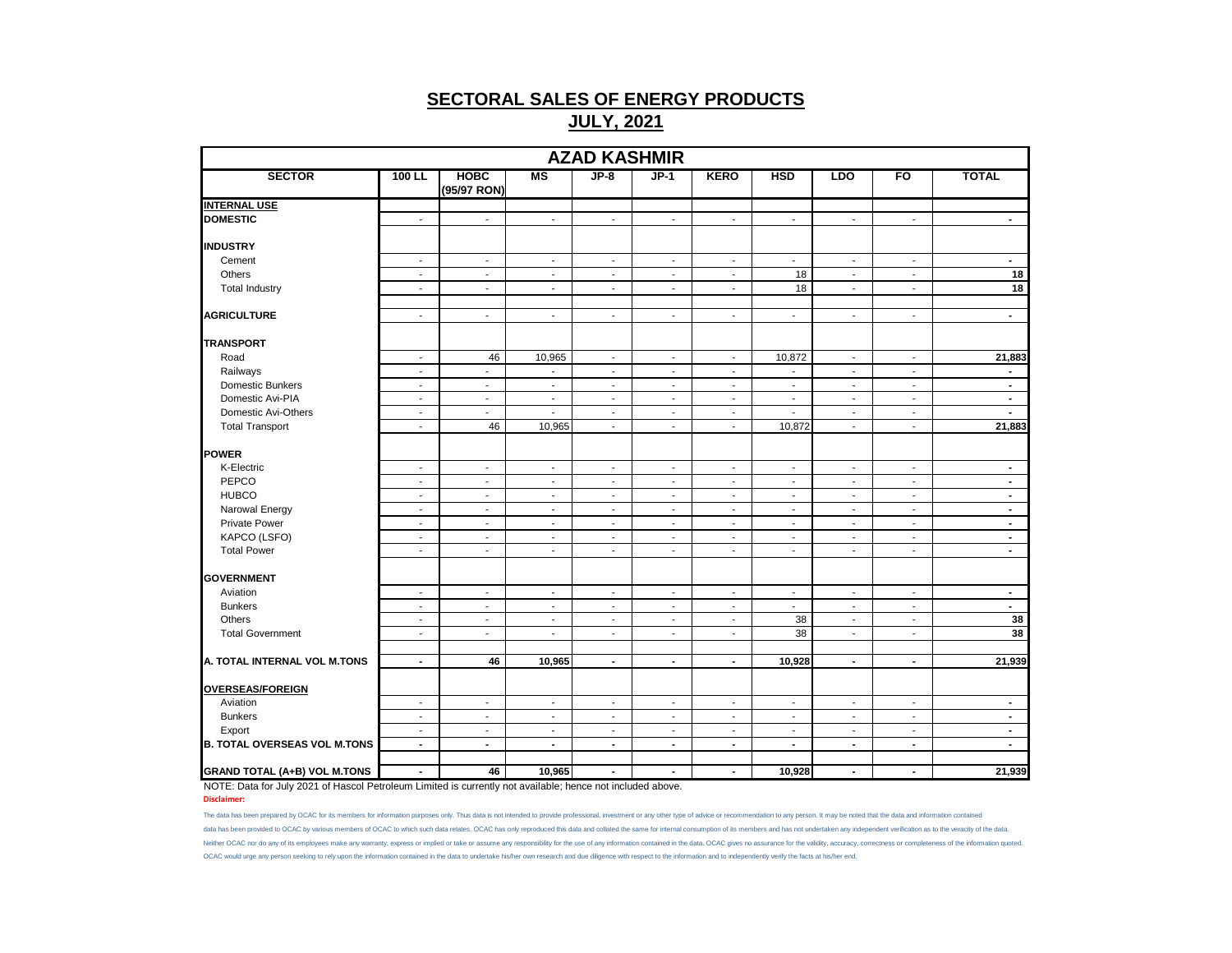|                                     |                          |                            |                          | <b>FATA</b>                 |                          |                          |                          |                          |                          |                |
|-------------------------------------|--------------------------|----------------------------|--------------------------|-----------------------------|--------------------------|--------------------------|--------------------------|--------------------------|--------------------------|----------------|
| <b>SECTOR</b>                       | 100 LL                   | <b>HOBC</b><br>(95/97 RON) | <b>MS</b>                | $JP-8$                      | $JP-1$                   | <b>KERO</b>              | <b>HSD</b>               | <b>LDO</b>               | FO                       | <b>TOTAL</b>   |
| <b>INTERNAL USE</b>                 |                          |                            |                          |                             |                          |                          |                          |                          |                          |                |
| <b>DOMESTIC</b>                     | $\blacksquare$           | $\blacksquare$             | $\overline{\phantom{a}}$ | $\overline{\phantom{a}}$    | $\overline{\phantom{a}}$ | $\overline{\phantom{a}}$ | $\overline{a}$           | $\blacksquare$           | $\overline{\phantom{a}}$ | $\blacksquare$ |
| <b>INDUSTRY</b>                     |                          |                            |                          |                             |                          |                          |                          |                          |                          |                |
| Cement                              | $\blacksquare$           | $\blacksquare$             | $\overline{\phantom{a}}$ | $\blacksquare$              | $\overline{\phantom{a}}$ | $\blacksquare$           | $\blacksquare$           | $\blacksquare$           | $\blacksquare$           | $\blacksquare$ |
| Others                              | $\blacksquare$           | $\sim$                     | $\overline{\phantom{a}}$ | $\sim$                      | $\overline{\phantom{a}}$ | $\blacksquare$           | $\overline{\phantom{a}}$ | $\overline{\phantom{a}}$ | $\overline{\phantom{a}}$ | $\blacksquare$ |
| <b>Total Industry</b>               | $\sim$                   | $\sim$                     | $\sim$                   | $\sim$                      | $\sim$                   | $\blacksquare$           | $\blacksquare$           | $\sim$                   | $\sim$                   | $\sim$         |
| <b>AGRICULTURE</b>                  | $\blacksquare$           | $\blacksquare$             | $\overline{\phantom{a}}$ | $\overline{\phantom{a}}$    | $\overline{\phantom{a}}$ | $\overline{\phantom{a}}$ | $\overline{a}$           | $\overline{\phantom{a}}$ | $\blacksquare$           | $\blacksquare$ |
| <b>TRANSPORT</b>                    |                          |                            |                          |                             |                          |                          |                          |                          |                          |                |
| Road                                | $\overline{\phantom{a}}$ | $\blacksquare$             | 976                      | $\blacksquare$              | $\overline{\phantom{a}}$ | $\overline{\phantom{a}}$ | 764                      | $\overline{\phantom{a}}$ | $\overline{\phantom{a}}$ | 1,740          |
| Railways                            | $\overline{\phantom{a}}$ | $\overline{\phantom{a}}$   | $\overline{\phantom{a}}$ | $\overline{\phantom{a}}$    | $\overline{\phantom{a}}$ | $\overline{\phantom{a}}$ | $\overline{\phantom{a}}$ | $\overline{\phantom{a}}$ | $\overline{\phantom{a}}$ | $\blacksquare$ |
| Domestic Bunkers                    | $\overline{\phantom{a}}$ | $\overline{\phantom{a}}$   | $\overline{\phantom{a}}$ | $\overline{\phantom{a}}$    | $\overline{\phantom{a}}$ | $\overline{\phantom{a}}$ | $\overline{\phantom{a}}$ | $\sim$                   | $\overline{\phantom{a}}$ | $\sim$         |
| Domestic Avi-PIA                    | $\blacksquare$           | $\sim$                     | $\overline{\phantom{a}}$ | $\overline{\phantom{a}}$    | $\overline{\phantom{a}}$ | $\overline{\phantom{a}}$ | $\mathbf{r}$             | $\sim$                   | $\blacksquare$           | $\sim$         |
| Domestic Avi-Others                 | $\overline{\phantom{a}}$ | $\sim$                     | $\overline{\phantom{a}}$ | $\sim$                      | $\blacksquare$           | $\blacksquare$           | $\overline{\phantom{a}}$ | $\sim$                   | $\sim$                   | $\sim$         |
| <b>Total Transport</b>              | $\overline{\phantom{a}}$ | $\overline{\phantom{a}}$   | 976                      | $\overline{\phantom{a}}$    | $\overline{\phantom{a}}$ | $\overline{\phantom{a}}$ | 764                      | $\overline{\phantom{a}}$ | $\overline{\phantom{a}}$ | 1,740          |
| <b>POWER</b>                        |                          |                            |                          |                             |                          |                          |                          |                          |                          |                |
| K-Electric                          | $\blacksquare$           | $\blacksquare$             | $\overline{\phantom{a}}$ | $\blacksquare$              | $\overline{\phantom{a}}$ | $\overline{\phantom{a}}$ | $\blacksquare$           | $\blacksquare$           | $\overline{\phantom{a}}$ | $\blacksquare$ |
| PEPCO                               | $\blacksquare$           | $\blacksquare$             | $\overline{\phantom{a}}$ | $\overline{\phantom{a}}$    | $\overline{\phantom{a}}$ | $\overline{\phantom{a}}$ | $\overline{\phantom{a}}$ | $\blacksquare$           | $\overline{\phantom{a}}$ | $\blacksquare$ |
| <b>HUBCO</b>                        | $\blacksquare$           | $\sim$                     | $\blacksquare$           | $\sim$                      | $\blacksquare$           | $\blacksquare$           | $\blacksquare$           | $\blacksquare$           | $\sim$                   | $\blacksquare$ |
| Narowal Energy                      | $\sim$                   | $\blacksquare$             | $\blacksquare$           | $\blacksquare$              | $\blacksquare$           | $\blacksquare$           | $\sim$                   | $\blacksquare$           | $\blacksquare$           | $\sim$         |
| <b>Private Power</b>                | $\overline{\phantom{a}}$ | $\sim$                     | $\overline{\phantom{a}}$ | $\overline{\phantom{a}}$    | $\overline{\phantom{a}}$ | $\overline{\phantom{a}}$ | $\overline{\phantom{a}}$ | $\overline{\phantom{a}}$ | $\overline{\phantom{a}}$ | $\blacksquare$ |
| KAPCO (LSFO)                        | $\overline{\phantom{a}}$ | $\sim$                     | $\overline{\phantom{a}}$ | $\overline{\phantom{a}}$    | $\overline{\phantom{a}}$ | $\overline{\phantom{a}}$ | $\overline{\phantom{a}}$ | $\sim$                   | $\overline{\phantom{a}}$ | $\sim$         |
| <b>Total Power</b>                  | $\sim$                   | $\sim$                     | $\sim$                   | $\sim$                      | $\sim$                   | $\blacksquare$           | $\blacksquare$           | $\sim$                   | $\sim$                   | $\sim$         |
| <b>GOVERNMENT</b>                   |                          |                            |                          |                             |                          |                          |                          |                          |                          |                |
| Aviation                            | $\sim$                   | $\sim$                     | $\overline{\phantom{a}}$ | $\blacksquare$              | $\blacksquare$           | $\overline{\phantom{a}}$ | $\blacksquare$           | $\blacksquare$           | $\blacksquare$           | $\sim$         |
| <b>Bunkers</b>                      | $\overline{\phantom{a}}$ | $\blacksquare$             | $\blacksquare$           | $\overline{\phantom{a}}$    | $\blacksquare$           | $\overline{\phantom{a}}$ | $\overline{\phantom{a}}$ | $\sim$                   | $\blacksquare$           | $\blacksquare$ |
| Others                              | $\overline{\phantom{a}}$ | $\blacksquare$             | $\blacksquare$           | $\overline{\phantom{a}}$    | $\overline{\phantom{a}}$ | $\overline{\phantom{a}}$ | 84                       | 13                       | $\blacksquare$           | 97             |
| <b>Total Government</b>             | $\overline{\phantom{a}}$ | $\blacksquare$             | $\overline{\phantom{a}}$ | $\overline{\phantom{a}}$    | $\overline{\phantom{a}}$ | $\overline{\phantom{a}}$ | 84                       | 13                       | $\overline{\phantom{a}}$ | 97             |
| A. TOTAL INTERNAL VOL M.TONS        | $\mathbf{r}$             | $\mathbf{r}$               | 976                      | $\mathbf{r}$                | $\blacksquare$           | $\blacksquare$           | 848                      | 13                       | $\mathbf{r}$             | 1,837          |
|                                     |                          |                            |                          |                             |                          |                          |                          |                          |                          |                |
| <b>OVERSEAS/FOREIGN</b>             |                          |                            |                          |                             |                          |                          |                          |                          |                          |                |
| Aviation                            | $\sim$                   | $\sim$                     | $\overline{\phantom{a}}$ | $\blacksquare$              | $\blacksquare$           | $\blacksquare$           | $\blacksquare$           | $\blacksquare$           | $\sim$                   | $\sim$         |
| <b>Bunkers</b>                      | $\blacksquare$           | $\sim$                     | $\blacksquare$           | $\blacksquare$              | $\blacksquare$           | $\overline{\phantom{a}}$ | $\blacksquare$           | $\overline{\phantom{a}}$ | $\sim$                   | $\sim$         |
| Export                              | $\blacksquare$           | $\blacksquare$             | $\overline{\phantom{a}}$ | $\mathcal{L}_{\mathcal{A}}$ | $\overline{\phantom{a}}$ | $\overline{\phantom{a}}$ | $\overline{\phantom{a}}$ | $\blacksquare$           | $\overline{\phantom{a}}$ | $\blacksquare$ |
| <b>B. TOTAL OVERSEAS VOL M.TONS</b> | $\sim$                   | $\sim$                     | $\blacksquare$           | $\blacksquare$              | $\blacksquare$           | $\blacksquare$           | $\blacksquare$           | $\sim$                   | $\blacksquare$           | $\blacksquare$ |
| <b>GRAND TOTAL (A+B) VOL M.TONS</b> | $\blacksquare$           | $\blacksquare$             | 976                      | $\blacksquare$              | $\blacksquare$           | $\blacksquare$           | 848                      | 13                       | $\blacksquare$           | 1,837          |

NOTE: Data for July 2021 of Hascol Petroleum Limited is currently not available; hence not included above. **Disclaimer:**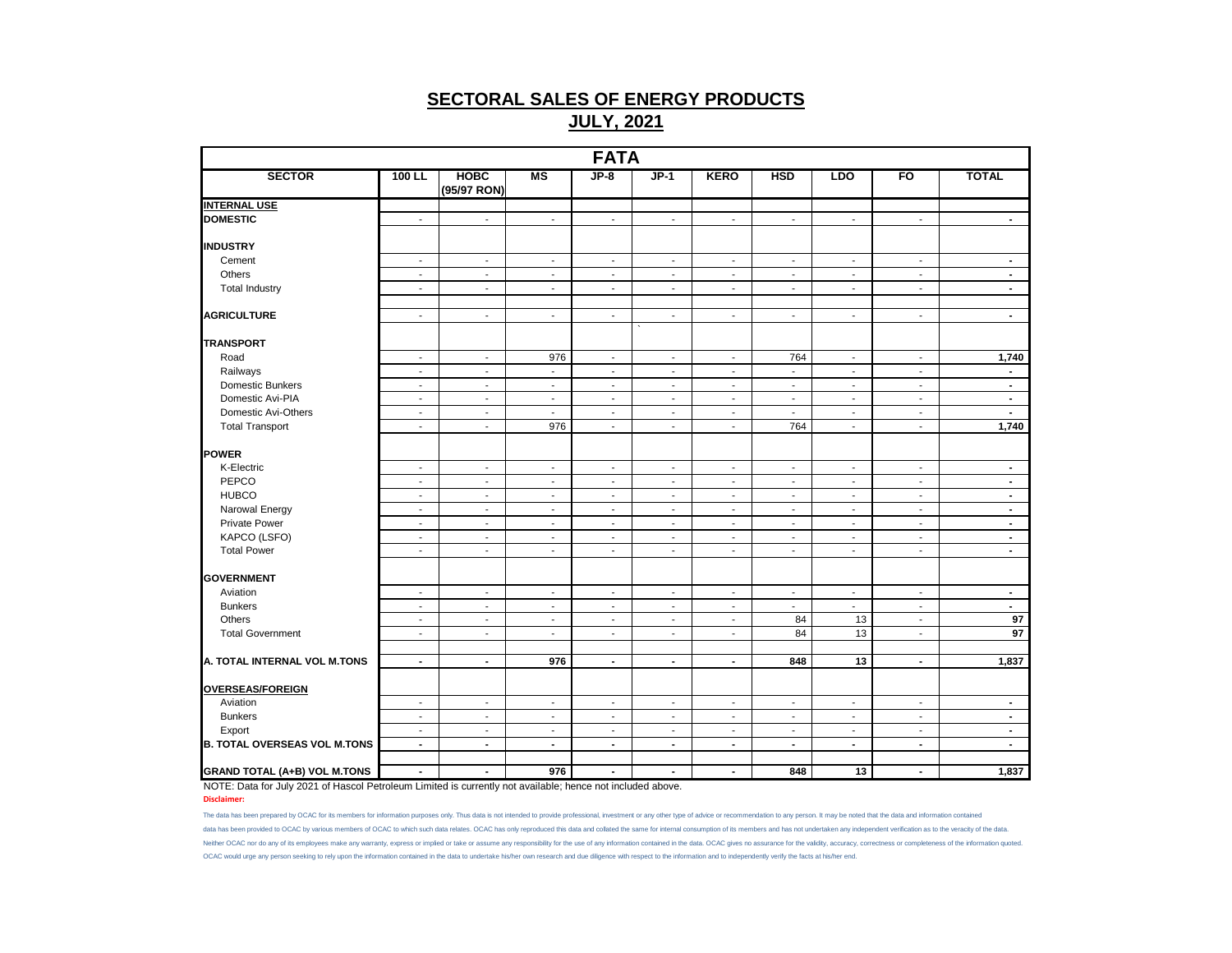|                                     |                          |                            |                          | <b>KARACHI</b>           |                          |                          |                          |                             |                          |                |
|-------------------------------------|--------------------------|----------------------------|--------------------------|--------------------------|--------------------------|--------------------------|--------------------------|-----------------------------|--------------------------|----------------|
| <b>SECTOR</b>                       | $100$ LL                 | <b>HOBC</b><br>(95/97 RON) | $\overline{\text{MS}}$   | $JP-8$                   | $JP-1$                   | <b>KERO</b>              | <b>HSD</b>               | <b>LDO</b>                  | F <sub>O</sub>           | <b>TOTAL</b>   |
| <b>INTERNAL USE</b>                 |                          |                            |                          |                          |                          |                          |                          |                             |                          |                |
| <b>DOMESTIC</b>                     | $\blacksquare$           | $\overline{\phantom{a}}$   | $\overline{\phantom{a}}$ | $\overline{\phantom{a}}$ | $\blacksquare$           | $\blacksquare$           | $\sim$                   | $\overline{a}$              | $\overline{a}$           | $\blacksquare$ |
| <b>INDUSTRY</b>                     |                          |                            |                          |                          |                          |                          |                          |                             |                          |                |
| Cement                              | $\overline{\phantom{a}}$ | $\sim$                     | $\blacksquare$           | $\overline{\phantom{a}}$ | $\overline{\phantom{a}}$ | $\blacksquare$           | 1,984                    | $\sim$                      | 247                      | 2,231          |
| Others                              | $\blacksquare$           | $\blacksquare$             | 103                      | $\blacksquare$           | $\blacksquare$           | 16                       | 7,542                    | $\overline{\phantom{a}}$    | 5,667                    | 13,328         |
| <b>Total Industry</b>               | $\sim$                   | $\overline{\phantom{a}}$   | 103                      | $\blacksquare$           | $\overline{\phantom{a}}$ | 16                       | 9,526                    | $\sim$                      | 5,914                    | 15,559         |
| <b>AGRICULTURE</b>                  | $\blacksquare$           | $\blacksquare$             | $\blacksquare$           | $\blacksquare$           | $\overline{\phantom{a}}$ | $\blacksquare$           | $\sim$                   | $\sim$                      | $\mathbf{r}$             | $\blacksquare$ |
| <b>TRANSPORT</b>                    |                          |                            |                          |                          |                          |                          |                          |                             |                          |                |
| Road                                | $\blacksquare$           | 2,742                      | 89,977                   | $\mathbf{r}$             | $\mathbf{r}$             | $\blacksquare$           | 45,222                   | $\sim$                      | $\sim$                   | 137,941        |
| Railways                            | $\sim$                   | $\sim$                     | $\blacksquare$           | $\blacksquare$           | $\blacksquare$           | $\blacksquare$           |                          | $\sim$                      | $\sim$                   |                |
| <b>Domestic Bunkers</b>             | $\sim$                   | $\overline{\phantom{a}}$   | $\blacksquare$           | $\blacksquare$           | $\blacksquare$           | $\sim$                   | 247                      | $\sim$                      | $\sim$                   | 247            |
| Domestic Avi-PIA                    | $\sim$                   | $\sim$                     | $\blacksquare$           | $\blacksquare$           | 9,180                    | $\sim$                   | $\blacksquare$           | $\sim$                      | $\sim$                   | 9,180          |
| Domestic Avi-Others                 | $\overline{\phantom{a}}$ | $\overline{a}$             | $\overline{a}$           | $\blacksquare$           | 4,382                    | $\overline{\phantom{a}}$ | $\overline{a}$           | $\sim$                      | $\sim$                   | 4,382          |
| <b>Total Transport</b>              | $\blacksquare$           | 2,742                      | 89,977                   | $\blacksquare$           | 13,562                   | $\overline{\phantom{a}}$ | 45,469                   | $\overline{a}$              | $\overline{\phantom{a}}$ | 151,750        |
| <b>POWER</b>                        |                          |                            |                          |                          |                          |                          |                          |                             |                          |                |
| K-Electric                          | $\overline{\phantom{a}}$ | $\overline{\phantom{a}}$   | $\blacksquare$           | $\blacksquare$           | $\sim$                   | $\sim$                   | $\overline{\phantom{a}}$ | $\overline{\phantom{a}}$    | 40,357                   | 40,357         |
| PEPCO                               | $\blacksquare$           | $\blacksquare$             | $\overline{\phantom{a}}$ | $\overline{\phantom{a}}$ | $\overline{\phantom{a}}$ | $\overline{\phantom{a}}$ | $\overline{\phantom{a}}$ | $\blacksquare$              | $\overline{\phantom{a}}$ | $\blacksquare$ |
| <b>HUBCO</b>                        | $\overline{\phantom{a}}$ | $\overline{\phantom{a}}$   | $\overline{\phantom{a}}$ | $\overline{\phantom{a}}$ | $\overline{\phantom{a}}$ | $\blacksquare$           | $\overline{\phantom{a}}$ | $\overline{\phantom{a}}$    | $\overline{\phantom{a}}$ | $\blacksquare$ |
| Narowal Energy                      | $\blacksquare$           | $\mathbf{r}$               | $\sim$                   | $\blacksquare$           | $\mathbf{r}$             | $\blacksquare$           | L.                       | $\mathcal{L}$               | $\mathbf{r}$             | $\sim$         |
| <b>Private Power</b>                | $\overline{\phantom{a}}$ | $\blacksquare$             | $\blacksquare$           | $\overline{\phantom{a}}$ | $\overline{\phantom{a}}$ | $\blacksquare$           | 889                      | $\blacksquare$              | 19,259                   | 20,148         |
| KAPCO (LSFO)                        | $\blacksquare$           | $\blacksquare$             | $\overline{\phantom{a}}$ | $\blacksquare$           | $\blacksquare$           | $\blacksquare$           | $\overline{a}$           | ÷,                          | $\overline{a}$           |                |
| <b>Total Power</b>                  | $\sim$                   | $\sim$                     | $\overline{\phantom{a}}$ | $\sim$                   | $\overline{\phantom{a}}$ | $\blacksquare$           | 889                      | $\sim$                      | 59,616                   | 60,505         |
| <b>GOVERNMENT</b>                   |                          |                            |                          |                          |                          |                          |                          |                             |                          |                |
| Aviation                            | $\sim$                   | $\sim$                     | $\blacksquare$           | $\blacksquare$           | $\overline{\phantom{a}}$ | $\blacksquare$           | $\overline{\phantom{a}}$ | $\sim$                      | $\blacksquare$           | $\blacksquare$ |
| <b>Bunkers</b>                      | $\overline{\phantom{a}}$ | $\overline{\phantom{a}}$   | $\overline{\phantom{a}}$ | $\blacksquare$           | $\overline{\phantom{a}}$ | $\overline{\phantom{a}}$ | $\overline{\phantom{a}}$ | $\sim$                      | $\sim$                   | $\sim$         |
| Others                              | $\blacksquare$           | $\blacksquare$             | 139                      | 1,359                    | $\sim$                   | $\blacksquare$           | 176                      | $\mathcal{L}_{\mathcal{A}}$ | $\blacksquare$           | 1,674          |
| <b>Total Government</b>             | $\blacksquare$           | $\blacksquare$             | 139                      | 1,359                    | $\overline{\phantom{a}}$ | $\overline{\phantom{a}}$ | 176                      | $\blacksquare$              | $\overline{a}$           | 1,674          |
|                                     |                          |                            |                          |                          |                          |                          |                          |                             |                          |                |
| A. TOTAL INTERNAL VOL M.TONS        | $\blacksquare$           | 2,742                      | 90,219                   | 1,359                    | 13,562                   | 16                       | 56,060                   | $\blacksquare$              | 65,530                   | 229,488        |
| <b>OVERSEAS/FOREIGN</b>             |                          |                            |                          |                          |                          |                          |                          |                             |                          |                |
| Aviation                            | $\sim$                   | $\blacksquare$             | $\blacksquare$           | $\blacksquare$           | 9,970                    | $\blacksquare$           | $\overline{\phantom{a}}$ | $\sim$                      | $\blacksquare$           | 9,970          |
| <b>Bunkers</b>                      | $\overline{\phantom{a}}$ | $\overline{\phantom{a}}$   | $\overline{\phantom{a}}$ | $\overline{\phantom{a}}$ | $\blacksquare$           | $\overline{\phantom{a}}$ | 35                       | $\blacksquare$              | $\blacksquare$           | 35             |
| Export                              | $\blacksquare$           | $\overline{a}$             | $\overline{\phantom{a}}$ | $\overline{\phantom{a}}$ | $\blacksquare$           | $\overline{\phantom{a}}$ |                          | $\overline{\phantom{a}}$    | $\overline{\phantom{a}}$ |                |
| <b>B. TOTAL OVERSEAS VOL M.TONS</b> | $\blacksquare$           | $\blacksquare$             | $\blacksquare$           | $\blacksquare$           | 9,970                    | $\blacksquare$           | 35                       | $\blacksquare$              | $\blacksquare$           | 10,005         |
| <b>GRAND TOTAL (A+B) VOL M.TONS</b> | $\blacksquare$           | 2,742                      | 90,219                   | 1,359                    | 23,532                   | 16                       | 56,095                   | $\blacksquare$              | 65,530                   | 239,493        |

NOTE: Data for July 2021 of Hascol Petroleum Limited is currently not available; hence not included above. **Disclaimer:**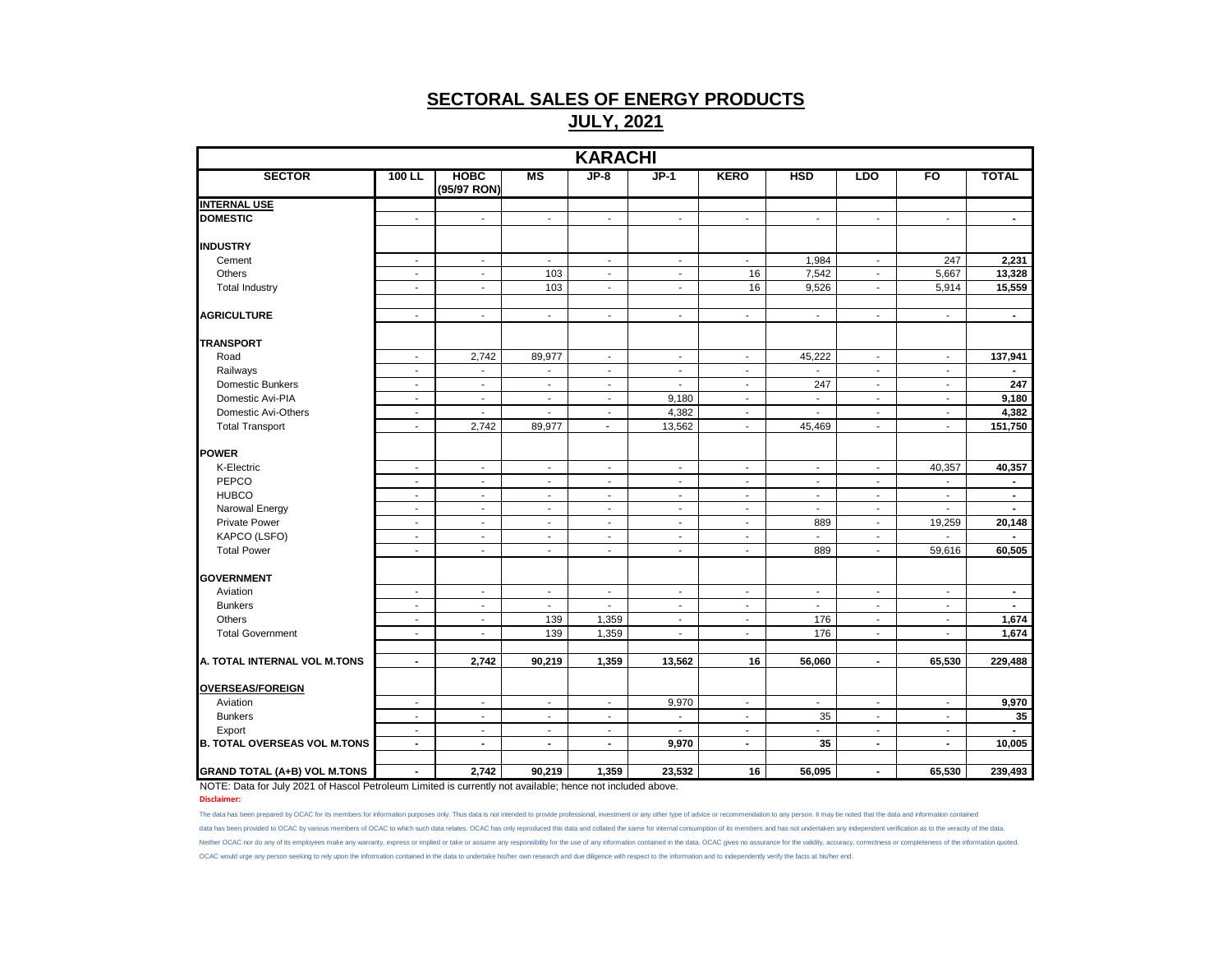### **JULY, 2021**

|                                     |                          |                          |                          |                          | <b>AREA - PAKISTAN</b> |                                       |                                |                          |                             |                |
|-------------------------------------|--------------------------|--------------------------|--------------------------|--------------------------|------------------------|---------------------------------------|--------------------------------|--------------------------|-----------------------------|----------------|
| <b>SECTOR</b>                       | <b>ASPHALT</b>           | <b>JBO</b>               | <b>MTT</b>               |                          |                        | <b>SOLVENT CARBON OIL PROCESS OIL</b> | <b>BTX</b>                     | <b>LUBES</b>             | <b>GREASES</b>              | <b>TOTAL</b>   |
| <b>INTERNAL USE</b>                 |                          |                          |                          |                          |                        |                                       |                                |                          |                             |                |
| DOMESTIC                            | $\sim$                   | $\sim$                   | $\sim$                   | $\mathbf{r}$             | $\sim$                 | $\sim$                                | $\sim$                         | $\mathbf{r}$             | $\sim$                      | $\blacksquare$ |
| <b>INDUSTRY</b>                     |                          |                          |                          |                          |                        |                                       |                                |                          |                             |                |
| Cement                              | 392                      | $\overline{\phantom{a}}$ | $\blacksquare$           | $\overline{\phantom{a}}$ | $\sim$                 | $\sim$                                | $\overline{\phantom{a}}$       | 29                       | $\sim$                      | 421            |
| Others                              | 8,400                    | 111                      | 208                      | 223                      | $\sim$                 | $\sim$                                | $\overline{\phantom{a}}$       | 3,070                    | 34                          | 12,046         |
| <b>Total Industry</b>               | 8,792                    | 111                      | 208                      | 223                      | $\sim$                 | $\blacksquare$                        | $\blacksquare$                 | 3,099                    | 34                          | 12,467         |
| <b>AGRICULTURE</b>                  | $\sim$                   | $\sim$                   | $\mathcal{L}$            | $\mathbf{r}$             | $\sim$                 | $\mathbf{r}$                          | ÷.                             | $\mathbf{r}$             | $\mathcal{L}^{\mathcal{A}}$ | $\blacksquare$ |
|                                     |                          |                          |                          |                          |                        |                                       |                                |                          |                             |                |
| <b>TRANSPORT</b>                    |                          |                          |                          |                          |                        |                                       |                                |                          |                             |                |
| Road                                | 1,717                    | $\blacksquare$           | $\blacksquare$           | $\overline{\phantom{a}}$ | $\blacksquare$         | $\overline{\phantom{a}}$              | $\blacksquare$                 | 6,641                    | 45                          | 8,403          |
| Railways                            | $\overline{\phantom{a}}$ | $\overline{\phantom{a}}$ | $\overline{\phantom{a}}$ | $\overline{\phantom{a}}$ | $\sim$                 | $\overline{\phantom{a}}$              | $\overline{\phantom{a}}$       | 19                       | $\sim$                      | 19             |
| <b>Domestic Bunkers</b>             | $\sim$                   | $\blacksquare$           | $\sim$                   | $\sim$                   | $\sim$                 | $\blacksquare$                        | $\blacksquare$                 | $\sim$                   | $\sim$                      | $\sim$         |
| Domestic Avi-PIA                    | $\sim$                   | $\sim$                   | $\sim$                   | $\overline{\phantom{a}}$ | $\sim$                 | $\sim$                                | $\overline{\phantom{a}}$       | $\sim$                   | $\sim$                      | $\blacksquare$ |
| Domestic Avi-Others                 | $\sim$                   | $\blacksquare$           | $\blacksquare$           | $\blacksquare$           | $\sim$                 | $\blacksquare$                        | $\blacksquare$                 | $\sim$                   | $\sim$                      | $\blacksquare$ |
| <b>Total Transport</b>              | 1,717                    | $\sim$                   | $\sim$                   | $\sim$                   | $\sim$                 | $\sim$                                | ÷.                             | 6,660                    | 45                          | 8,422          |
| <b>IPOWER</b>                       |                          |                          |                          |                          |                        |                                       |                                |                          |                             |                |
| K-Electric                          | $\sim$                   | $\sim$                   | $\overline{\phantom{a}}$ | $\overline{\phantom{a}}$ | $\sim$                 | $\sim$                                | $\blacksquare$                 | 41                       | $\sim$                      | 41             |
| PEPCO                               | $\sim$                   | $\sim$                   | $\blacksquare$           | $\blacksquare$           | $\sim$                 | $\blacksquare$                        | $\blacksquare$                 | 62                       | $\sim$                      | 62             |
| <b>HUBCO</b>                        | $\sim$                   | $\sim$                   | $\sim$                   | $\sim$                   | $\sim$                 | $\blacksquare$                        | $\blacksquare$                 | $\overline{\phantom{a}}$ | $\sim$                      | $\blacksquare$ |
| Narowal Energy                      | $\sim$                   | $\blacksquare$           | $\sim$                   | $\blacksquare$           | $\sim$                 | $\blacksquare$                        | $\blacksquare$                 | $\sim$                   | $\sim$                      | $\sim$         |
| <b>Private Power</b>                | $\sim$                   | $\overline{\phantom{a}}$ | $\overline{\phantom{a}}$ | $\sim$                   | $\sim$                 | $\sim$                                | $\blacksquare$                 | 3                        | $\sim$                      | 3              |
| <b>KAPCO</b>                        | $\mathbf{r}$             | $\sim$                   | $\sim$                   | $\blacksquare$           | $\omega$               | $\blacksquare$                        | $\sim$                         | $\mathbf{r}$             | $\sim$                      | $\blacksquare$ |
| <b>Total Power</b>                  | $\overline{\phantom{a}}$ | $\overline{\phantom{a}}$ | $\blacksquare$           | $\overline{\phantom{a}}$ | $\blacksquare$         | $\overline{\phantom{a}}$              | $\overline{\phantom{a}}$       | 106                      | $\blacksquare$              | 106            |
| <b>GOVERNMENT</b>                   |                          |                          |                          |                          |                        |                                       |                                |                          |                             |                |
| Aviation                            | $\sim$                   | $\sim$                   | $\sim$                   | $\overline{\phantom{a}}$ | $\sim$                 | $\blacksquare$                        | $\blacksquare$                 | $\sim$                   | $\sim$                      | $\sim$         |
| <b>Bunkers</b>                      | $\sim$                   | $\sim$                   | $\sim$                   | $\overline{\phantom{a}}$ | $\sim$                 | $\blacksquare$                        | $\blacksquare$                 | $\blacksquare$           | $\sim$                      | $\blacksquare$ |
| Others                              | 2,519                    | $\sim$                   | $\blacksquare$           | $\sim$                   | $\sim$                 | $\sim$                                | $\sim$                         | 9                        | $\sim$                      | 2,528          |
| <b>Total Government</b>             | 2,519                    | $\blacksquare$           | $\mathcal{L}$            | $\mathbf{r}$             | $\sim$                 | $\mathbf{r}$                          | $\sim$                         | 9                        | $\sim$                      | 2,528          |
|                                     |                          |                          |                          |                          |                        |                                       |                                |                          |                             |                |
| A. TOTAL INTERNAL VOL M.TONS        | 13,028                   | 111                      | 208                      | 223                      | $\blacksquare$         | $\blacksquare$                        | $\blacksquare$                 | 9,874                    | 79                          | 23,523         |
| <b>OVERSEAS/FOREIGN</b>             |                          |                          |                          |                          |                        |                                       |                                |                          |                             |                |
| Aviation                            | $\sim$                   | $\blacksquare$           | $\sim$                   | $\blacksquare$           | $\sim$                 | $\blacksquare$                        | $\blacksquare$                 | $\sim$                   | $\sim$                      | $\sim$         |
|                                     |                          |                          |                          |                          |                        |                                       |                                |                          |                             | $\blacksquare$ |
| <b>Bunkers</b>                      | $\sim$                   | $\overline{\phantom{a}}$ | $\overline{\phantom{a}}$ | $\overline{\phantom{a}}$ | $\sim$<br>$\sim$       | $\overline{\phantom{a}}$              | $\overline{\phantom{a}}$<br>÷. | $\blacksquare$           | $\blacksquare$              |                |
| Export                              | $\sim$                   | $\sim$                   | $\sim$                   | $\overline{\phantom{a}}$ |                        | $\sim$                                |                                | 600                      | $\sim$                      | 600            |
| <b>B. TOTAL OVERSEAS VOL M.TONS</b> | $\blacksquare$           | $\blacksquare$           | $\blacksquare$           | $\blacksquare$           | $\blacksquare$         | $\blacksquare$                        | $\blacksquare$                 | 600                      | $\blacksquare$              | 600            |
|                                     | $\overline{\phantom{a}}$ | $\blacksquare$           | $\blacksquare$           | $\blacksquare$           | $\blacksquare$         | $\blacksquare$                        | $\blacksquare$                 | $\blacksquare$           | $\blacksquare$              | $\blacksquare$ |
| <b>GRAND TOTAL (A+B) VOL M.TONS</b> | 13,028                   | 111                      | 208                      | 223                      | $\blacksquare$         | $\blacksquare$                        | $\blacksquare$                 | 10,474                   | 79                          | 24,123         |
|                                     |                          |                          |                          |                          |                        |                                       |                                |                          |                             |                |
| <b>GRAND TOTAL VOL JULY 2020</b>    | 18,052                   | 130                      | 624                      | 425                      | $\blacksquare$         |                                       |                                | 11,711                   | 89                          | 31,031         |

NOTE: Data for July 2021 of Hascol Petroleum Limited is currently not available; hence not included above.

**Disclaimer:**

The data has been prepared by OCAC for its members for information purposes only. Thus data is not intended to provide provide professional, investment or any other type of advice or recommendation to any person. It may be

Neither OCAC nor do any of its employees make any warranty, express or implied or take or assume any responsibility for the use of any information contained in the data. OCAC gives no assurance for the validity, accuracy, OCAC would urge any person seeking to rely upon the information contained in the data to undertake his/her own research and due diligence with respect to the information and to independently verify the facts at his/her end. data has been provided to OCAC by various members of OCAC to which such data relates. OCAC has only reproduced this data and collated the same for internal consumption of its members and has not undertaken any independent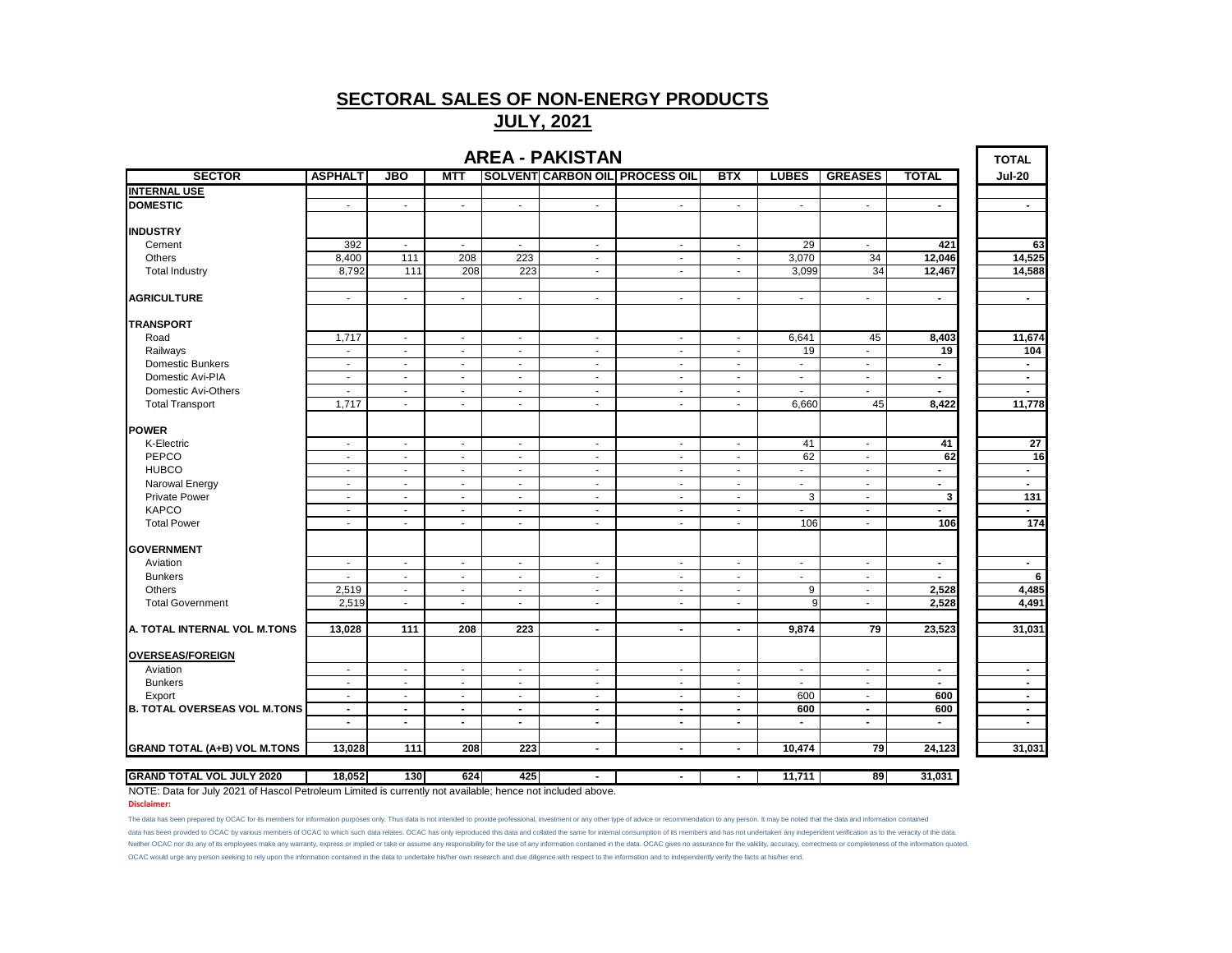|                                     |                          |                          |                          |                | <b>SINDH</b>             |                                       |                          |                          |                          |                          |
|-------------------------------------|--------------------------|--------------------------|--------------------------|----------------|--------------------------|---------------------------------------|--------------------------|--------------------------|--------------------------|--------------------------|
| <b>SECTOR</b>                       | <b>ASPHALT</b>           | <b>JBO</b>               | <b>MTT</b>               |                |                          | <b>SOLVENT CARBON OIL PROCESS OIL</b> | <b>BTX</b>               | <b>LUBES</b>             | <b>GREASES</b>           | <b>TOTAL</b>             |
| <b>INTERNAL USE</b>                 |                          |                          |                          |                |                          |                                       |                          |                          |                          |                          |
| <b>DOMESTIC</b>                     | $\blacksquare$           | $\blacksquare$           | $\blacksquare$           | $\blacksquare$ | $\blacksquare$           | $\sim$                                | $\blacksquare$           | $\blacksquare$           | $\blacksquare$           | $\sim$                   |
| <b>INDUSTRY</b>                     |                          |                          |                          |                |                          |                                       |                          |                          |                          |                          |
| Cement                              | $\blacksquare$           | $\sim$                   | $\blacksquare$           | $\blacksquare$ | $\blacksquare$           | $\blacksquare$                        | $\blacksquare$           | 18                       | $\blacksquare$           | 18                       |
| <b>Others</b>                       | 1,088                    | 90                       | $\sim$                   | $\blacksquare$ | $\blacksquare$           | $\sim$                                | $\blacksquare$           | 1,791                    | 20                       | 2,989                    |
| <b>Total Industry</b>               | 1,088                    | 90                       | $\omega$                 | $\blacksquare$ | $\blacksquare$           | $\omega$                              | $\mathbf{r}$             | 1,809                    | $\overline{20}$          | 3,007                    |
|                                     |                          |                          |                          |                |                          |                                       |                          |                          |                          |                          |
| <b>AGRICULTURE</b>                  | $\blacksquare$           | $\blacksquare$           | $\blacksquare$           | $\blacksquare$ | $\blacksquare$           | $\sim$                                | $\blacksquare$           | $\blacksquare$           | $\sim$                   | $\sim$                   |
| <b>TRANSPORT</b>                    |                          |                          |                          |                |                          |                                       |                          |                          |                          |                          |
| Road                                | $\overline{\phantom{a}}$ | $\sim$                   | $\sim$                   | $\sim$         | $\sim$                   | $\sim$                                | $\sim$                   | 1,801                    | 10                       | 1,811                    |
| Railways                            | $\sim$                   | $\sim$                   | $\overline{\phantom{a}}$ | $\omega$       | $\omega$                 | $\omega$                              | $\omega$                 | 19                       | $\mathbf{r}$             | 19                       |
| <b>Domestic Bunkers</b>             | $\blacksquare$           | $\blacksquare$           | $\blacksquare$           | $\sim$         | $\blacksquare$           | $\sim$                                | $\blacksquare$           | $\overline{\phantom{a}}$ | $\sim$                   | $\blacksquare$           |
| Domestic Avi-PIA                    | $\blacksquare$           | $\overline{\phantom{a}}$ | $\sim$                   | $\blacksquare$ | $\sim$                   | $\sim$                                | $\sim$                   | $\blacksquare$           | $\sim$                   | $\sim$                   |
| Domestic Avi-Others                 | $\blacksquare$           | $\blacksquare$           | $\blacksquare$           | $\blacksquare$ | $\blacksquare$           | $\sim$                                | $\sim$                   | $\omega$                 | $\omega$                 | $\blacksquare$           |
| <b>Total Transport</b>              | $\blacksquare$           | $\blacksquare$           | $\blacksquare$           | $\blacksquare$ | $\blacksquare$           | $\blacksquare$                        | $\blacksquare$           | 1,820                    | 10                       | 1,830                    |
|                                     |                          |                          |                          |                |                          |                                       |                          |                          |                          |                          |
| <b>IPOWER</b>                       |                          |                          |                          |                |                          |                                       |                          |                          |                          |                          |
| K-Electric                          | $\blacksquare$           | $\blacksquare$           | $\blacksquare$           | $\blacksquare$ | $\blacksquare$           | $\blacksquare$                        | $\blacksquare$           | 41                       | $\blacksquare$           | 41                       |
| PEPCO                               | $\blacksquare$           | $\overline{\phantom{a}}$ | $\blacksquare$           | $\blacksquare$ | $\sim$                   | $\sim$                                | $\blacksquare$           | $\blacksquare$           | $\sim$                   | $\blacksquare$           |
| <b>HUBCO</b>                        | $\omega$                 | $\blacksquare$           | $\blacksquare$           | $\blacksquare$ | $\blacksquare$           | G.                                    | $\sim$                   | ÷.                       | $\omega$                 | $\blacksquare$           |
| Narowal Energy                      | $\sim$                   | $\blacksquare$           | $\overline{\phantom{a}}$ | $\blacksquare$ | $\sim$                   | $\blacksquare$                        | $\sim$                   | $\blacksquare$           | $\sim$                   | $\blacksquare$           |
| <b>Private Power</b>                | $\overline{\phantom{a}}$ | $\blacksquare$           | $\blacksquare$           | $\blacksquare$ | $\overline{\phantom{a}}$ | $\blacksquare$                        | $\overline{\phantom{a}}$ | 3                        | $\blacksquare$           | $\mathbf{3}$             |
| <b>KAPCO</b>                        | $\omega$                 | $\sim$                   | $\omega$                 | $\omega$       | $\omega$                 | $\sim$                                | ÷.                       | $\blacksquare$           | $\omega$                 | $\sim$                   |
| <b>Total Power</b>                  | $\blacksquare$           | $\overline{\phantom{a}}$ | $\blacksquare$           | $\sim$         | $\blacksquare$           | $\sim$                                | $\blacksquare$           | 44                       | $\overline{\phantom{a}}$ | 44                       |
| <b>GOVERNMENT</b>                   |                          |                          |                          |                |                          |                                       |                          |                          |                          |                          |
| Aviation                            | $\blacksquare$           | $\blacksquare$           | $\blacksquare$           | $\blacksquare$ | $\blacksquare$           | $\sim$                                | $\sim$                   | $\sim$                   | $\sim$                   | $\sim$                   |
| <b>Bunkers</b>                      | $\mathbf{r}$             | $\blacksquare$           | $\blacksquare$           | $\blacksquare$ | $\blacksquare$           | $\blacksquare$                        | $\overline{\phantom{a}}$ | ٠                        | $\blacksquare$           | $\overline{\phantom{a}}$ |
| Others                              | 293                      | $\sim$                   | $\omega$                 | $\omega$       | $\sim$                   | $\mathcal{L}_{\mathcal{C}}$           | $\omega$                 | 3                        | $\omega$                 | 296                      |
| <b>Total Government</b>             | 293                      | $\blacksquare$           | $\blacksquare$           | $\blacksquare$ | $\blacksquare$           | $\blacksquare$                        | $\blacksquare$           | 3                        | $\blacksquare$           | 296                      |
|                                     |                          |                          |                          |                |                          |                                       |                          |                          |                          |                          |
| A. TOTAL INTERNAL VOL M.TONS        | 1,381                    | 90                       | $\blacksquare$           | $\blacksquare$ | $\blacksquare$           | $\blacksquare$                        | $\blacksquare$           | 3,676                    | 30                       | 5,177                    |
| <b>OVERSEAS/FOREIGN</b>             |                          |                          |                          |                |                          |                                       |                          |                          |                          |                          |
| Aviation                            | $\sim$                   | $\omega$                 | $\omega$                 | $\omega$       | $\blacksquare$           | $\sim$                                | $\omega$                 | $\omega$                 | $\omega$                 | $\sim$                   |
| <b>Bunkers</b>                      | $\overline{\phantom{a}}$ | $\blacksquare$           | $\sim$                   | $\sim$         | $\blacksquare$           | $\sim$                                | $\blacksquare$           | $\blacksquare$           | $\sim$                   | $\sim$                   |
| Export                              | $\sim$                   | $\blacksquare$           | $\overline{\phantom{a}}$ | $\blacksquare$ | $\blacksquare$           | $\sim$                                | $\sim$                   | 600                      | $\sim$                   | 600                      |
| <b>B. TOTAL OVERSEAS VOL M.TONS</b> | $\blacksquare$           | $\blacksquare$           | $\blacksquare$           | $\blacksquare$ | $\blacksquare$           | $\blacksquare$                        | $\blacksquare$           | 600                      | $\blacksquare$           | 600                      |
|                                     |                          |                          |                          |                |                          |                                       |                          |                          |                          |                          |
| <b>GRAND TOTAL (A+B) VOL M.TONS</b> | 1,381                    | 90                       | $\blacksquare$           | $\blacksquare$ | $\blacksquare$           | $\blacksquare$                        | $\blacksquare$           | 4,276                    | 30                       | 5,777                    |

NOTE: Data for July 2021 of Hascol Petroleum Limited is currently not available; hence not included above. **Disclaimer:**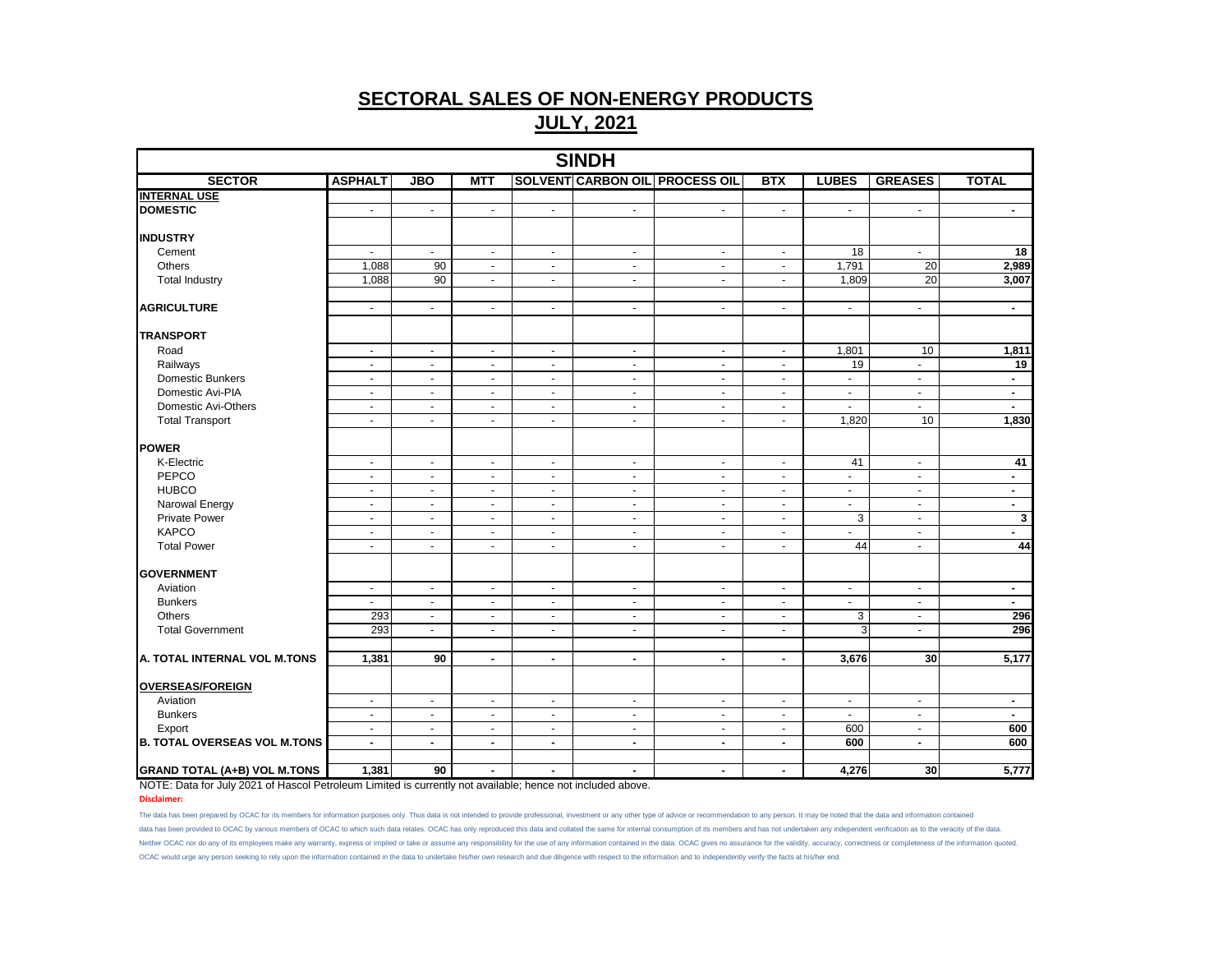|                                     |                |                             |                |                | <b>PUNJAB</b>  |                                       |                          |                                          |                          |                |
|-------------------------------------|----------------|-----------------------------|----------------|----------------|----------------|---------------------------------------|--------------------------|------------------------------------------|--------------------------|----------------|
| <b>SECTOR</b>                       | <b>ASPHALT</b> | <b>JBO</b>                  | <b>MTT</b>     |                |                | <b>SOLVENT CARBON OIL PROCESS OIL</b> | <b>BTX</b>               | <b>LUBES</b>                             | <b>GREASES</b>           | <b>TOTAL</b>   |
| <b>INTERNAL USE</b>                 |                |                             |                |                |                |                                       |                          |                                          |                          |                |
| <b>DOMESTIC</b>                     | $\blacksquare$ | $\blacksquare$              | $\sim$         | $\blacksquare$ | $\sim$         | $\sim$                                | $\sim$                   | $\sim$                                   | $\blacksquare$           | $\sim$         |
| <b>INDUSTRY</b>                     |                |                             |                |                |                |                                       |                          |                                          |                          |                |
| Cement                              | 141            | $\sim$                      | $\sim$         | $\mathbf{r}$   | $\sim$         | $\blacksquare$                        | $\mathcal{L}$            | 3                                        | $\blacksquare$           | $\frac{1}{44}$ |
| <b>Others</b>                       | 6,251          | 21                          | 208            | 223            | $\blacksquare$ | $\sim$                                | $\blacksquare$           | 1,065                                    | 11                       | 7,779          |
| <b>Total Industry</b>               | 6,392          | $\overline{21}$             | 208            | 223            | $\mathbf{r}$   | $\sim$                                | $\blacksquare$           | 1,068                                    | $\overline{11}$          | 7,923          |
| <b>AGRICULTURE</b>                  | $\blacksquare$ | $\blacksquare$              | $\sim$         | $\blacksquare$ | $\blacksquare$ | $\blacksquare$                        | $\sim$                   | $\blacksquare$                           | $\blacksquare$           | $\blacksquare$ |
| <b>TRANSPORT</b>                    |                |                             |                |                |                |                                       |                          |                                          |                          |                |
| Road                                | 1,717          | $\blacksquare$              | $\sim$         | $\sim$         | $\blacksquare$ | $\overline{\phantom{a}}$              | $\blacksquare$           | 4,306                                    | 23                       | 6,046          |
| Railways                            | $\blacksquare$ | $\sim$                      | $\blacksquare$ | $\blacksquare$ | $\blacksquare$ | $\sim$                                | $\sim$                   | $\blacksquare$                           | $\overline{\phantom{a}}$ | $\blacksquare$ |
| <b>Domestic Bunkers</b>             | $\blacksquare$ | $\blacksquare$              | $\sim$         | $\blacksquare$ | $\blacksquare$ | $\blacksquare$                        | $\blacksquare$           | $\blacksquare$                           | $\blacksquare$           | $\blacksquare$ |
| Domestic Avi-PIA                    | $\sim$         | $\sim$                      | $\sim$         | $\omega$       | $\omega$       | $\sim$                                | $\blacksquare$           | $\sim$                                   | $\blacksquare$           | $\blacksquare$ |
| Domestic Avi-Others                 | $\blacksquare$ | $\blacksquare$              | $\blacksquare$ | $\blacksquare$ | $\blacksquare$ | $\blacksquare$                        | $\blacksquare$           | $\sim$                                   | $\blacksquare$           | $\blacksquare$ |
| <b>Total Transport</b>              | 1,717          | $\blacksquare$              | $\sim$         | $\blacksquare$ | $\blacksquare$ | $\sim$                                | $\blacksquare$           | 4,306                                    | 23                       | 6,046          |
| <b>POWER</b>                        |                |                             |                |                |                |                                       |                          |                                          |                          |                |
| K-Electric                          | $\sim$         | $\blacksquare$              | $\blacksquare$ | $\sim$         | $\blacksquare$ | $\blacksquare$                        | $\blacksquare$           | $\sim$                                   | $\blacksquare$           | $\blacksquare$ |
| PEPCO                               | $\blacksquare$ | $\blacksquare$              | $\sim$         | $\blacksquare$ | $\blacksquare$ | $\sim$                                | $\blacksquare$           | 62                                       | $\sim$                   | 62             |
| <b>HUBCO</b>                        | $\sim$         | $\sim$                      | $\sim$         | $\sim$         | $\sim$         | $\sim$                                | $\sim$                   | $\sim$                                   | $\sim$                   | $\blacksquare$ |
| Narowal Energy                      | $\blacksquare$ | $\sim$                      | $\sim$         | $\blacksquare$ | $\blacksquare$ | $\sim$                                | $\blacksquare$           | $\blacksquare$                           | $\sim$                   | $\blacksquare$ |
| <b>Private Power</b>                | $\blacksquare$ | $\blacksquare$              | $\blacksquare$ | $\blacksquare$ | $\blacksquare$ | $\sim$                                | $\blacksquare$           | $\blacksquare$                           | $\blacksquare$           | $\blacksquare$ |
| <b>KAPCO</b>                        | $\sim$         | $\sim$                      | $\sim$         | $\blacksquare$ | $\sim$         | $\sim$                                | $\sim$                   | $\sim$                                   | $\sim$                   | $\blacksquare$ |
| <b>Total Power</b>                  | $\blacksquare$ | $\blacksquare$              | $\blacksquare$ | $\blacksquare$ | $\blacksquare$ | $\blacksquare$                        | $\blacksquare$           | 62                                       | $\blacksquare$           | 62             |
| <b>GOVERNMENT</b>                   |                |                             |                |                |                |                                       |                          |                                          |                          |                |
| Aviation                            | $\blacksquare$ | $\blacksquare$              | $\sim$         | $\sim$         | $\blacksquare$ | $\overline{\phantom{a}}$              | $\blacksquare$           | $\sim$                                   | $\blacksquare$           | $\sim$         |
| <b>Bunkers</b>                      | $\blacksquare$ | $\sim$                      | $\sim$         | $\blacksquare$ | $\blacksquare$ | $\sim$                                | $\blacksquare$           | $\sim$                                   | $\blacksquare$           | $\blacksquare$ |
| Others                              | 436            | $\blacksquare$              | $\sim$         | $\blacksquare$ | $\blacksquare$ | $\sim$                                | $\sim$                   | 6                                        | $\blacksquare$           | 442            |
| <b>Total Government</b>             | 436            | $\blacksquare$              | $\blacksquare$ | $\blacksquare$ | $\sim$         | $\sim$                                | $\sim$                   | 6                                        | $\sim$                   | 442            |
| A. TOTAL INTERNAL VOL M.TONS        | 8,545          | 21                          | 208            | 223            | $\blacksquare$ | $\blacksquare$                        | $\blacksquare$           | 5,442                                    | 34                       | 14,473         |
| <b>OVERSEAS/FOREIGN</b>             |                |                             |                |                |                |                                       |                          |                                          |                          |                |
| Aviation                            | $\sim$         | $\blacksquare$              | $\blacksquare$ | $\blacksquare$ | $\blacksquare$ | $\blacksquare$                        | $\blacksquare$           |                                          | $\blacksquare$           | $\blacksquare$ |
| <b>Bunkers</b>                      | $\blacksquare$ | $\blacksquare$              | $\blacksquare$ | $\blacksquare$ | $\blacksquare$ | $\sim$                                | $\blacksquare$           | $\overline{\phantom{a}}$<br>$\mathbf{r}$ | $\blacksquare$           | $\blacksquare$ |
| Export                              | $\omega$       | $\mathcal{L}_{\mathcal{A}}$ | $\sim$         | $\mathbf{r}$   | $\sim$         | $\sim$                                | $\sim$                   | $\sim$                                   | $\omega$                 | $\blacksquare$ |
| <b>B. TOTAL OVERSEAS VOL M.TONS</b> | $\blacksquare$ | $\blacksquare$              | $\blacksquare$ | $\blacksquare$ | $\blacksquare$ | $\blacksquare$                        | $\overline{\phantom{a}}$ | $\blacksquare$                           | $\blacksquare$           | $\blacksquare$ |
|                                     |                |                             |                |                |                |                                       |                          |                                          |                          |                |
| <b>GRAND TOTAL (A+B) VOL M.TONS</b> | 8,545          | 21                          | 208            | 223            | $\blacksquare$ | $\blacksquare$                        | $\blacksquare$           | 5,442                                    | 34                       | 14,473         |

NOTE: Data for July 2021 of Hascol Petroleum Limited is currently not available; hence not included above.

**Disclaimer:**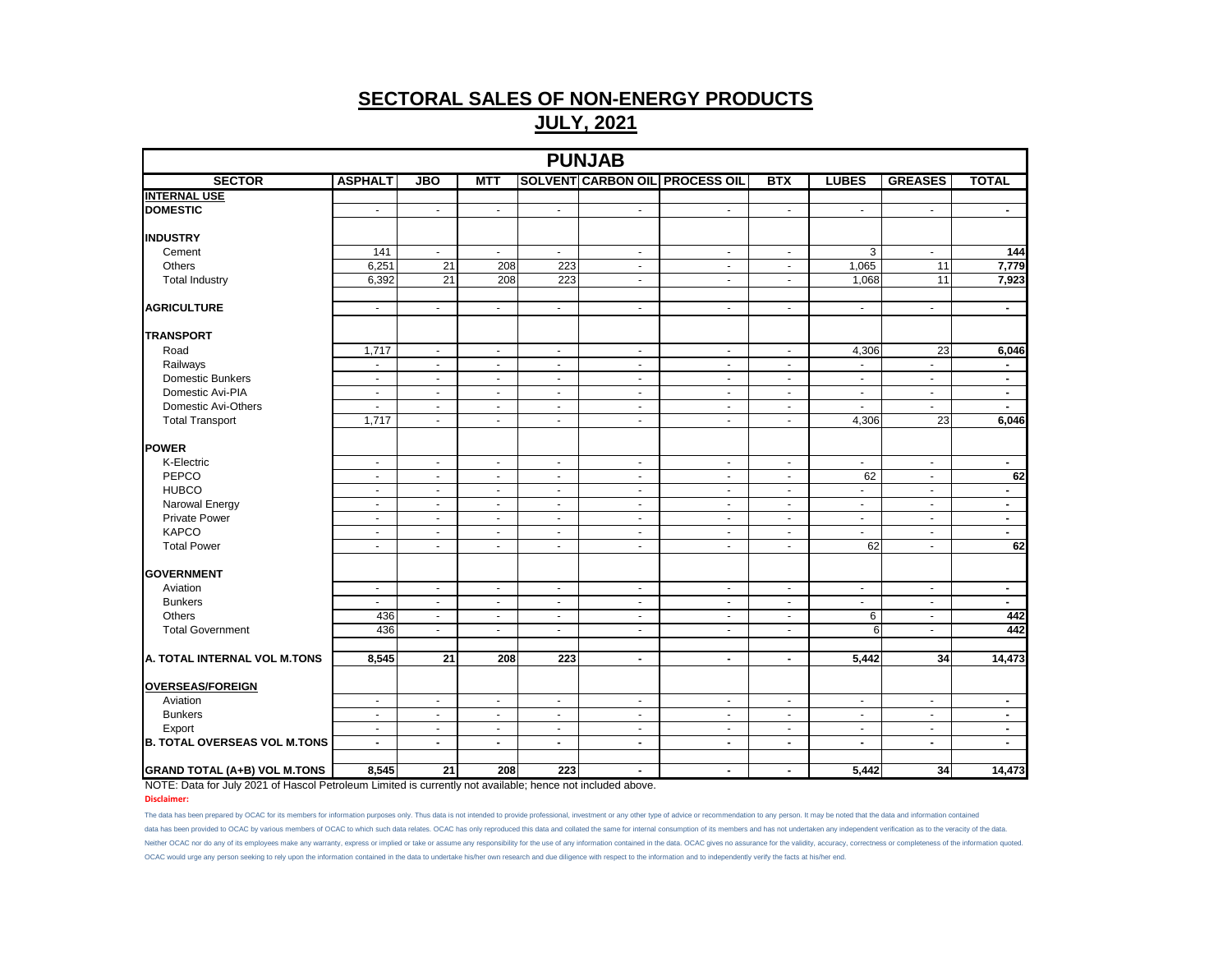| <b>KHYBER PAKHTUN KHAWA</b>         |                |                |                          |                             |                          |                                |                          |                |                             |                |  |
|-------------------------------------|----------------|----------------|--------------------------|-----------------------------|--------------------------|--------------------------------|--------------------------|----------------|-----------------------------|----------------|--|
| <b>SECTOR</b>                       | <b>ASPHALT</b> | <b>JBO</b>     | <b>MTT</b>               |                             |                          | SOLVENT CARBON OIL PROCESS OIL | <b>BTX</b>               | <b>LUBES</b>   | <b>GREASES</b>              | <b>TOTAL</b>   |  |
| <b>INTERNAL USE</b>                 |                |                |                          |                             |                          |                                |                          |                |                             |                |  |
| <b>DOMESTIC</b>                     | $\sim$         | $\sim$         | $\blacksquare$           | $\sim$                      | $\blacksquare$           | $\sim$                         | $\blacksquare$           | $\sim$         | $\blacksquare$              | $\blacksquare$ |  |
| <b>INDUSTRY</b>                     |                |                |                          |                             |                          |                                |                          |                |                             |                |  |
| Cement                              | 251            | $\omega$       | $\omega$                 | $\omega$                    | $\omega$                 | $\omega$                       | $\sim$                   | 8              | $\omega$                    | 259            |  |
| Others                              | 952            | $\sim$         | $\sim$                   | $\sim$                      | $\sim$                   | $\sim$                         | $\sim$                   | 199            | $\mathbf{1}$                | 1,152          |  |
| <b>Total Industry</b>               | 1,203          | $\omega$       | $\omega$                 | $\mathcal{L}_{\mathcal{C}}$ | $\mathbf{r}$             | $\sim$                         | $\sim$                   | 207            | $\mathbf{1}$                | 1,411          |  |
| <b>AGRICULTURE</b>                  | $\sim$         | $\sim$         | $\sim$                   | $\sim$                      | $\sim$                   | $\sim$                         | $\blacksquare$           | $\sim$         | $\sim$                      | $\blacksquare$ |  |
| <b>TRANSPORT</b>                    |                |                |                          |                             |                          |                                |                          |                |                             |                |  |
| Road                                | $\sim$         | $\sim$         | $\blacksquare$           | $\sim$                      | $\sim$                   | $\sim$                         | $\sim$                   | 233            | 11                          | 244            |  |
| Railways                            | $\blacksquare$ | $\sim$         | $\sim$                   | $\sim$                      | $\blacksquare$           | $\omega$                       | $\sim$                   | $\omega$       | $\omega$                    | $\blacksquare$ |  |
| <b>Domestic Bunkers</b>             | $\blacksquare$ | $\sim$         | $\blacksquare$           | $\sim$                      | $\blacksquare$           | $\sim$                         | $\sim$                   | $\blacksquare$ | $\blacksquare$              | $\blacksquare$ |  |
| Domestic Avi-PIA                    | $\blacksquare$ | $\sim$         | $\overline{\phantom{a}}$ | $\blacksquare$              | $\overline{\phantom{a}}$ | $\sim$                         | $\sim$                   | $\sim$         | $\sim$                      | $\blacksquare$ |  |
| Domestic Avi-Others                 | $\sim$         | $\sim$         | $\sim$                   | $\sim$                      | $\sim$                   | $\mathbf{r}$                   | $\sim$                   | $\sim$         | ÷.                          | $\blacksquare$ |  |
| <b>Total Transport</b>              | $\omega$       | $\omega$       | $\omega$                 | $\omega$                    | $\omega$                 | $\sim$                         | $\sim$                   | 233            | $\overline{11}$             | 244            |  |
| <b>POWER</b>                        |                |                |                          |                             |                          |                                |                          |                |                             |                |  |
| K-Electric                          | $\blacksquare$ | $\sim$         | $\blacksquare$           | $\blacksquare$              | $\sim$                   | $\omega$                       | $\sim$                   | $\sim$         | $\blacksquare$              | $\blacksquare$ |  |
| PEPCO                               | $\blacksquare$ | $\blacksquare$ | $\blacksquare$           | $\blacksquare$              | $\blacksquare$           | $\blacksquare$                 | $\overline{\phantom{a}}$ | $\blacksquare$ | $\blacksquare$              | $\blacksquare$ |  |
| <b>HUBCO</b>                        | $\sim$         | $\sim$         | $\sim$                   | $\sim$                      | $\sim$                   | $\sim$                         | $\sim$                   | $\sim$         | $\mathcal{L}_{\mathcal{A}}$ | $\blacksquare$ |  |
| Narowal Energy                      | $\sim$         | $\sim$         | $\blacksquare$           | $\blacksquare$              | $\overline{\phantom{a}}$ | $\blacksquare$                 | $\sim$                   | $\sim$         | $\blacksquare$              | $\blacksquare$ |  |
| <b>Private Power</b>                | $\blacksquare$ | $\blacksquare$ | $\sim$                   | $\overline{\phantom{a}}$    | $\sim$                   | $\blacksquare$                 | $\sim$                   | $\blacksquare$ | $\mathbf{r}$                | $\blacksquare$ |  |
| <b>KAPCO</b>                        | $\sim$         | $\sim$         | $\sim$                   | $\sim$                      | $\blacksquare$           | $\sim$                         | $\sim$                   | $\sim$         | $\blacksquare$              | $\blacksquare$ |  |
| <b>Total Power</b>                  | $\blacksquare$ | $\sim$         | $\blacksquare$           | $\blacksquare$              | $\sim$                   | $\sim$                         | $\blacksquare$           | $\blacksquare$ | $\blacksquare$              | $\mathbf{0}$   |  |
| <b>GOVERNMENT</b>                   |                |                |                          |                             |                          |                                |                          |                |                             |                |  |
| Aviation                            | $\blacksquare$ | $\sim$         | $\sim$                   | $\sim$                      | $\blacksquare$           | $\sim$                         | $\sim$                   | $\sim$         | $\blacksquare$              | $\blacksquare$ |  |
| <b>Bunkers</b>                      | $\blacksquare$ | $\sim$         | $\blacksquare$           | $\blacksquare$              | $\blacksquare$           | $\omega$                       | $\sim$                   | $\omega$       | $\omega$                    | $\blacksquare$ |  |
| Others                              | 571            | $\omega$       | $\blacksquare$           | $\sim$                      | $\sim$                   | $\sim$                         | $\sim$                   | $\sim$         | $\blacksquare$              | 571            |  |
| <b>Total Government</b>             | 571            | $\sim$         | $\sim$                   | $\sim$                      | $\blacksquare$           | $\sim$                         | $\sim$                   | $\sim$         | $\blacksquare$              | 571            |  |
| A. TOTAL INTERNAL VOL M.TONS        | 1,774          | $\blacksquare$ | $\blacksquare$           | $\blacksquare$              | $\blacksquare$           | $\blacksquare$                 | $\blacksquare$           | 440            | $\overline{12}$             | 2,226          |  |
|                                     |                |                |                          |                             |                          |                                |                          |                |                             |                |  |
| <b>OVERSEAS/FOREIGN</b>             |                |                |                          |                             |                          |                                |                          |                |                             |                |  |
| Aviation                            | $\blacksquare$ | $\blacksquare$ | $\sim$                   | $\blacksquare$              | $\blacksquare$           | $\blacksquare$                 | $\blacksquare$           | $\sim$         | $\blacksquare$              | $\blacksquare$ |  |
| <b>Bunkers</b>                      | $\sim$         | $\sim$         | $\blacksquare$           | $\sim$                      | $\overline{\phantom{a}}$ | $\sim$                         | $\blacksquare$           | $\sim$         | $\omega$                    | $\blacksquare$ |  |
| Export                              | $\blacksquare$ | $\sim$         | $\blacksquare$           | $\sim$                      | $\blacksquare$           | $\omega$                       | $\sim$                   | $\sim$         | $\omega$                    | $\blacksquare$ |  |
| <b>B. TOTAL OVERSEAS VOL M.TONS</b> | $\blacksquare$ | $\blacksquare$ | $\blacksquare$           | $\blacksquare$              | $\blacksquare$           | $\blacksquare$                 | $\sim$                   | $\blacksquare$ | $\blacksquare$              | $\blacksquare$ |  |
| <b>GRAND TOTAL (A+B) VOL M.TONS</b> | 1,774          | $\blacksquare$ | $\blacksquare$           | $\blacksquare$              | $\blacksquare$           | $\blacksquare$                 | $\blacksquare$           | 440            | 12                          | 2,226          |  |

NOTE: Data for July 2021 of Hascol Petroleum Limited is currently not available; hence not included above.

**Disclaimer:**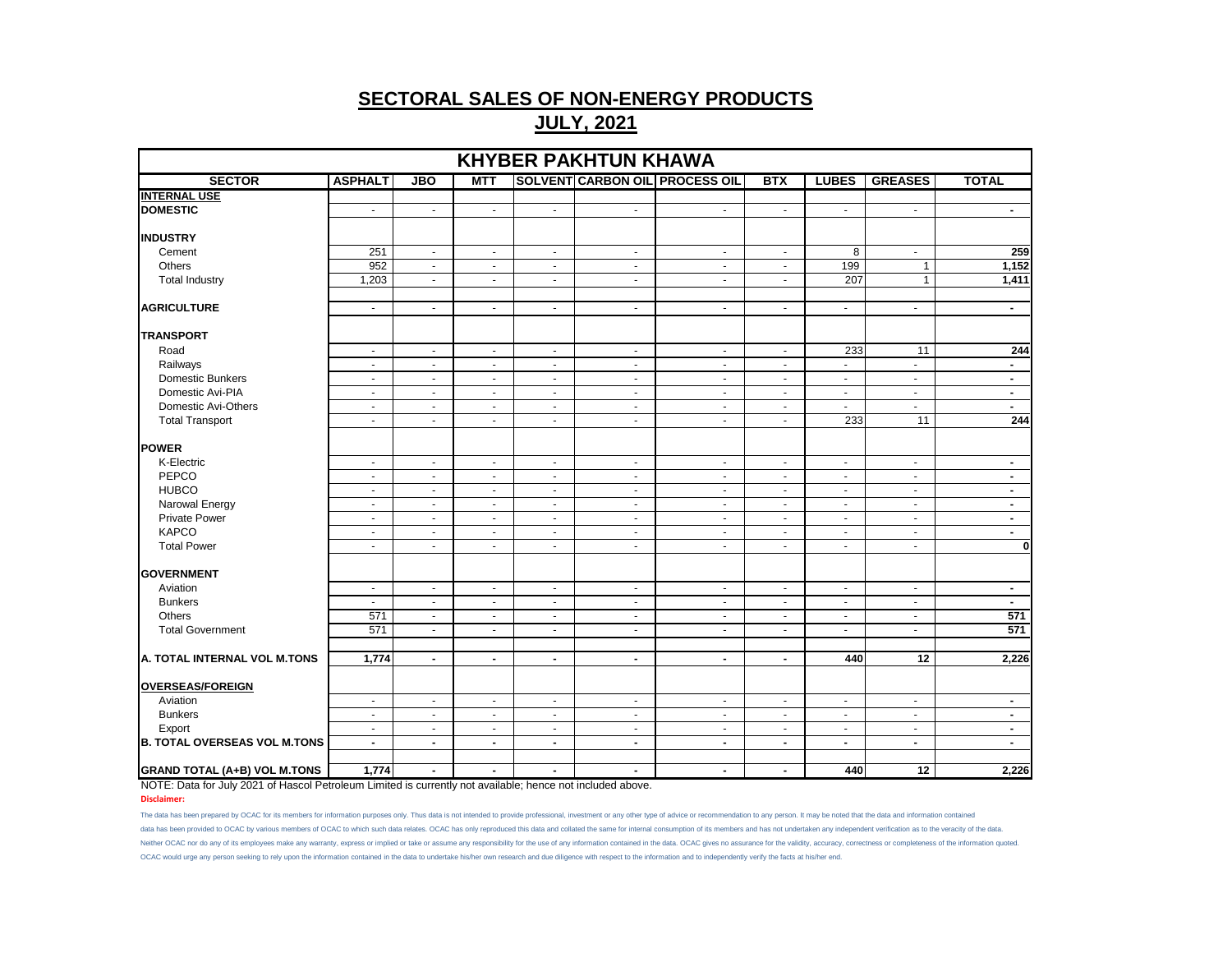| <b>BALOCHISTAN</b>                  |                |                |                          |                |                             |                                       |                          |                |                          |                 |
|-------------------------------------|----------------|----------------|--------------------------|----------------|-----------------------------|---------------------------------------|--------------------------|----------------|--------------------------|-----------------|
| <b>SECTOR</b>                       | <b>ASPHALT</b> | <b>JBO</b>     | <b>MTT</b>               |                |                             | <b>SOLVENT CARBON OIL PROCESS OIL</b> | <b>BTX</b>               | <b>LUBES</b>   | <b>GREASES</b>           | <b>TOTAL</b>    |
| <b>INTERNAL USE</b>                 |                |                |                          |                |                             |                                       |                          |                |                          |                 |
| <b>DOMESTIC</b>                     | $\blacksquare$ | $\blacksquare$ | $\blacksquare$           | $\blacksquare$ | $\blacksquare$              | $\blacksquare$                        | $\blacksquare$           | $\blacksquare$ | $\blacksquare$           | $\blacksquare$  |
| <b>INDUSTRY</b>                     |                |                |                          |                |                             |                                       |                          |                |                          |                 |
| Cement                              | $\blacksquare$ | $\blacksquare$ | $\blacksquare$           | $\blacksquare$ | $\blacksquare$              | $\blacksquare$                        | $\blacksquare$           | $\omega$       | $\blacksquare$           | $\blacksquare$  |
| <b>Others</b>                       | 26             | $\sim$         | $\overline{\phantom{a}}$ | $\sim$         | $\sim$                      | $\overline{\phantom{a}}$              | $\overline{\phantom{a}}$ | $9\,$          | $\overline{2}$           | $\overline{37}$ |
| <b>Total Industry</b>               | 26             | $\mathbf{r}$   | $\sim$                   | $\blacksquare$ | $\mathcal{L}_{\mathcal{A}}$ | $\omega$                              | $\mathbf{r}$             | $9\,$          | $\overline{2}$           | 37              |
| <b>AGRICULTURE</b>                  | $\sim$         | $\blacksquare$ | $\sim$                   | $\sim$         | $\blacksquare$              | $\blacksquare$                        | $\overline{\phantom{a}}$ | $\blacksquare$ | $\blacksquare$           | $\sim$          |
| <b>TRANSPORT</b>                    |                |                |                          |                |                             |                                       |                          |                |                          |                 |
| Road                                | $\blacksquare$ | $\blacksquare$ | $\sim$                   | $\blacksquare$ | $\blacksquare$              | $\blacksquare$                        | $\blacksquare$           | 230            | $\blacksquare$           | 230             |
| Railways                            | $\sim$         | $\sim$         | $\sim$                   | $\blacksquare$ | $\sim$                      | $\blacksquare$                        | $\blacksquare$           | $\omega$       | $\sim$                   | $\sim$          |
| Domestic Bunkers                    | $\sim$         | $\sim$         | $\sim$                   | $\blacksquare$ | $\sim$                      | $\blacksquare$                        | $\blacksquare$           | $\sim$         | $\sim$                   | $\blacksquare$  |
| Domestic Avi-PIA                    | $\omega$       | $\blacksquare$ | $\omega$                 | $\omega$       | $\sim$                      | $\overline{\phantom{a}}$              | $\sim$                   | $\omega$       | $\blacksquare$           | $\blacksquare$  |
| Domestic Avi-Others                 | $\sim$         | $\sim$         | $\sim$                   | $\sim$         | $\sim$                      | $\sim$                                | $\blacksquare$           | $\sim$         | $\sim$                   | $\sim$          |
| <b>Total Transport</b>              | $\blacksquare$ | $\blacksquare$ | $\sim$                   | $\blacksquare$ | $\blacksquare$              | $\mathbf{r}$                          | $\blacksquare$           | 230            | $\blacksquare$           | 230             |
|                                     |                |                |                          |                |                             |                                       |                          |                |                          |                 |
| POWER                               |                |                |                          |                |                             |                                       |                          |                |                          |                 |
| K-Electric                          | $\sim$         | $\sim$         | $\blacksquare$           | $\sim$         | $\blacksquare$              | $\blacksquare$                        | $\blacksquare$           | $\sim$         | $\sim$                   | $\sim$          |
| PEPCO                               | $\blacksquare$ | $\blacksquare$ | $\blacksquare$           | $\blacksquare$ | $\blacksquare$              | $\overline{\phantom{a}}$              | $\blacksquare$           | $\sim$         | $\blacksquare$           | $\blacksquare$  |
| <b>HUBCO</b>                        | $\sim$         | $\sim$         | $\sim$                   | $\omega$       | $\blacksquare$              | $\omega$                              | $\omega$                 | $\sim$         | $\sim$                   | $\sim$          |
| Narowal Energy                      | $\sim$         | $\blacksquare$ | $\sim$                   | $\blacksquare$ | $\blacksquare$              | $\blacksquare$                        | $\blacksquare$           | $\sim$         | $\blacksquare$           | $\blacksquare$  |
| <b>Private Power</b>                | $\blacksquare$ | $\blacksquare$ | $\omega$                 | $\omega$       | $\blacksquare$              | $\blacksquare$                        | $\blacksquare$           | $\omega$       | $\overline{\phantom{a}}$ | $\blacksquare$  |
| <b>KAPCO</b>                        | $\sim$         | $\blacksquare$ | $\sim$                   | $\blacksquare$ | $\blacksquare$              | $\blacksquare$                        | $\blacksquare$           | $\sim$         | $\sim$                   | $\blacksquare$  |
| <b>Total Power</b>                  | $\sim$         | $\mathbf{r}$   | $\omega$                 | $\omega$       | $\omega$                    | $\blacksquare$                        | $\omega$                 | $\omega$       | $\omega$                 | $\blacksquare$  |
| <b>GOVERNMENT</b>                   |                |                |                          |                |                             |                                       |                          |                |                          |                 |
| Aviation                            | $\sim$         | $\sim$         | $\sim$                   | $\blacksquare$ | $\blacksquare$              | $\sim$                                | $\blacksquare$           | $\sim$         | $\blacksquare$           | $\sim$          |
| <b>Bunkers</b>                      | $\sim$         | $\omega$       | $\omega$                 | $\omega$       | $\blacksquare$              | $\mathbf{u}$                          | $\blacksquare$           | $\omega$       | $\mathbf{r}$             | $\blacksquare$  |
| Others                              | 767            | $\sim$         | $\sim$                   | $\sim$         | $\sim$                      | $\blacksquare$                        | $\blacksquare$           | $\sim$         | $\blacksquare$           | 767             |
| <b>Total Government</b>             | 767            | $\omega$       | $\sim$                   | $\sim$         | $\omega$                    | $\mathbf{r}$                          | $\blacksquare$           | $\omega$       | $\blacksquare$           | 767             |
| A. TOTAL INTERNAL VOL M.TONS        | 793            | $\blacksquare$ | $\blacksquare$           | $\blacksquare$ | $\blacksquare$              | $\blacksquare$                        | $\blacksquare$           | 239            | $\mathbf{2}$             | 1,034           |
|                                     |                |                |                          |                |                             |                                       |                          |                |                          |                 |
| <b>OVERSEAS/FOREIGN</b>             |                |                |                          |                |                             |                                       |                          |                |                          |                 |
| Aviation                            | $\blacksquare$ | $\blacksquare$ | $\sim$                   | $\blacksquare$ | $\blacksquare$              | $\blacksquare$                        | $\blacksquare$           | $\sim$         | $\blacksquare$           | $\blacksquare$  |
| <b>Bunkers</b>                      | $\sim$         | $\sim$         | $\sim$                   | $\sim$         | $\blacksquare$              | $\overline{\phantom{a}}$              | $\sim$                   | $\sim$         | $\sim$                   | $\sim$          |
| Export                              | $\sim$         | $\sim$         | $\sim$                   | $\blacksquare$ | $\sim$                      | $\sim$                                | $\blacksquare$           | $\sim$         | $\blacksquare$           | $\sim$          |
| <b>B. TOTAL OVERSEAS VOL M.TONS</b> | $\blacksquare$ | $\blacksquare$ | $\blacksquare$           | $\blacksquare$ | $\blacksquare$              | $\blacksquare$                        | $\blacksquare$           | $\blacksquare$ | ٠                        | $\blacksquare$  |
| <b>GRAND TOTAL (A+B) VOL M.TONS</b> | 793            | $\blacksquare$ | $\blacksquare$           | $\blacksquare$ | $\blacksquare$              | $\overline{\phantom{a}}$              | $\blacksquare$           | 239            | $\overline{2}$           | 1,034           |

NOTE: Data for July 2021 of Hascol Petroleum Limited is currently not available; hence not included above.

**Disclaimer:**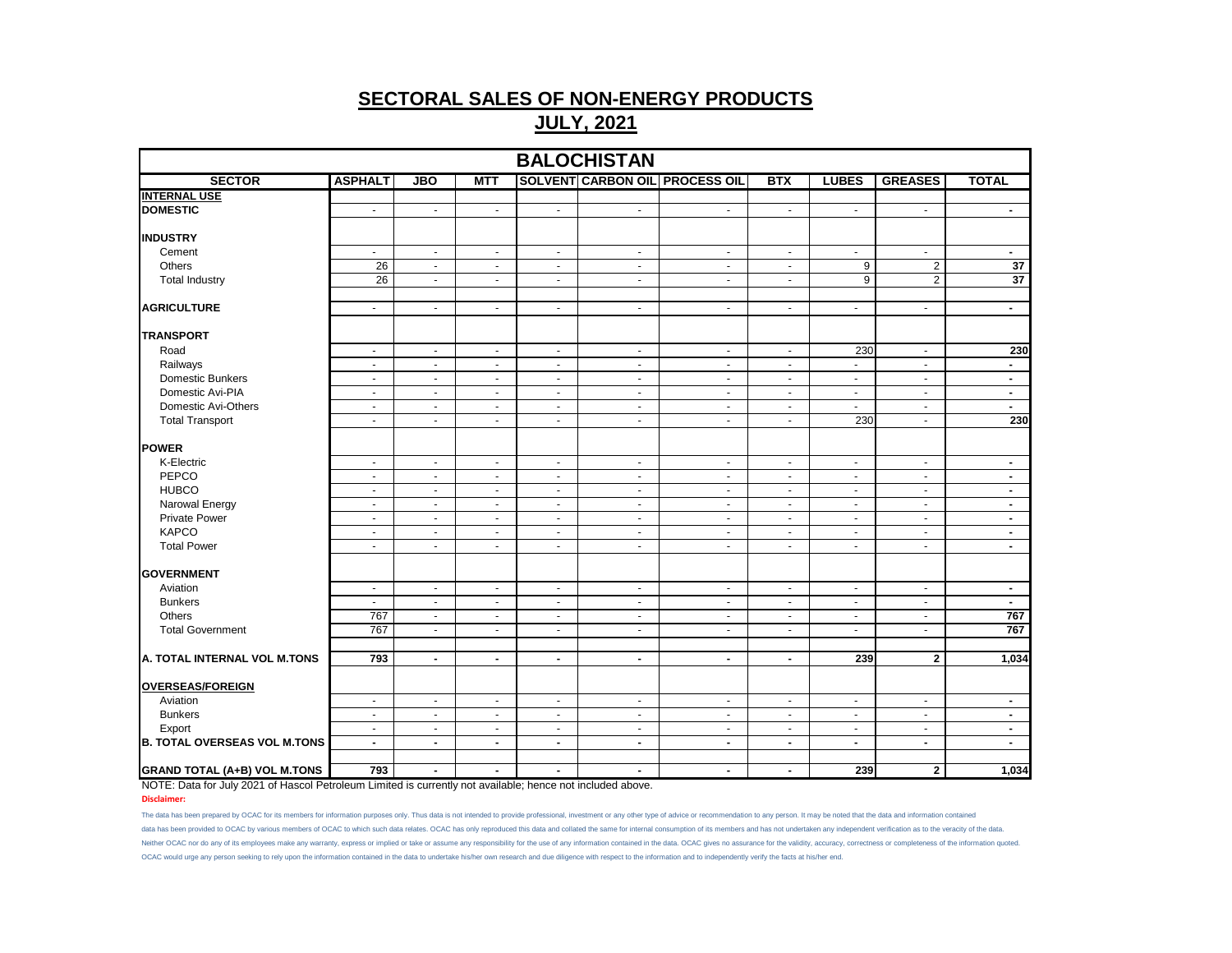| <b>GILGIT BALTISTAN</b>             |                |                |                             |                          |                          |                                       |                |                          |                |                 |  |
|-------------------------------------|----------------|----------------|-----------------------------|--------------------------|--------------------------|---------------------------------------|----------------|--------------------------|----------------|-----------------|--|
| <b>SECTOR</b>                       | <b>ASPHALT</b> | <b>JBO</b>     | <b>MTT</b>                  |                          |                          | <b>SOLVENT CARBON OIL PROCESS OIL</b> | <b>BTX</b>     | <b>LUBES</b>             | <b>GREASES</b> | <b>TOTAL</b>    |  |
| <b>INTERNAL USE</b>                 |                |                |                             |                          |                          |                                       |                |                          |                |                 |  |
| <b>DOMESTIC</b>                     | $\blacksquare$ | $\blacksquare$ | $\blacksquare$              | $\blacksquare$           | $\blacksquare$           | $\sim$                                | $\blacksquare$ | $\sim$                   | $\blacksquare$ | $\blacksquare$  |  |
| <b>INDUSTRY</b>                     |                |                |                             |                          |                          |                                       |                |                          |                |                 |  |
| Cement                              | $\blacksquare$ | $\blacksquare$ | $\mathcal{L}_{\mathcal{A}}$ | $\blacksquare$           | $\blacksquare$           | $\blacksquare$                        | $\blacksquare$ | $\overline{\phantom{a}}$ | $\blacksquare$ | $\blacksquare$  |  |
| Others                              | 60             | $\mathbf{r}$   | $\sim$                      | $\sim$                   | $\blacksquare$           | $\blacksquare$                        | $\sim$         | 3                        | $\blacksquare$ | 63              |  |
| <b>Total Industry</b>               | 60             | $\sim$         | $\sim$                      | $\sim$                   | $\sim$                   | $\sim$                                | $\sim$         | 3                        | $\sim$         | 63              |  |
| <b>AGRICULTURE</b>                  | $\omega$       | $\blacksquare$ | $\omega$                    | $\omega$                 | $\omega$                 | $\omega$                              | $\blacksquare$ | $\blacksquare$           | $\sim$         | $\blacksquare$  |  |
|                                     |                |                |                             |                          |                          |                                       |                |                          |                |                 |  |
| <b>TRANSPORT</b>                    |                |                |                             |                          |                          |                                       |                | 17                       |                | $\overline{17}$ |  |
| Road                                | $\blacksquare$ | $\blacksquare$ | $\sim$                      | $\blacksquare$           | $\blacksquare$           | $\blacksquare$                        | $\blacksquare$ |                          | $\blacksquare$ |                 |  |
| Railways                            | $\sim$         | $\blacksquare$ | $\sim$                      | $\sim$                   | $\blacksquare$           | $\sim$                                | $\sim$         | $\omega$                 | $\omega$       | $\blacksquare$  |  |
| Domestic Bunkers                    | $\blacksquare$ | $\blacksquare$ | $\sim$                      | $\blacksquare$           | $\sim$                   | $\overline{\phantom{a}}$              | $\blacksquare$ | $\blacksquare$           | $\sim$         | $\blacksquare$  |  |
| Domestic Avi-PIA                    | $\blacksquare$ | $\blacksquare$ | $\sim$                      | $\blacksquare$           | $\overline{\phantom{a}}$ | $\blacksquare$                        | $\sim$         | $\overline{\phantom{a}}$ | $\sim$         | $\blacksquare$  |  |
| Domestic Avi-Others                 | $\sim$         | $\blacksquare$ | $\sim$                      | $\sim$                   | $\blacksquare$           | $\sim$                                | $\blacksquare$ | $\omega$                 | $\sim$         | $\blacksquare$  |  |
| <b>Total Transport</b>              | $\blacksquare$ | $\blacksquare$ | $\sim$                      | $\blacksquare$           | $\sim$                   | $\overline{\phantom{a}}$              | $\blacksquare$ | 17                       | $\blacksquare$ | $\overline{17}$ |  |
| <b>POWER</b>                        |                |                |                             |                          |                          |                                       |                |                          |                |                 |  |
| K-Electric                          | $\sim$         | $\blacksquare$ | $\blacksquare$              | $\blacksquare$           | $\blacksquare$           | $\blacksquare$                        | $\blacksquare$ | $\blacksquare$           | $\blacksquare$ | $\blacksquare$  |  |
| PEPCO                               | $\sim$         | $\blacksquare$ | $\sim$                      | $\overline{\phantom{a}}$ | $\overline{\phantom{a}}$ | $\sim$                                | ÷,             | ä,                       | $\sim$         | $\blacksquare$  |  |
| <b>HUBCO</b>                        | $\sim$         | $\blacksquare$ | $\sim$                      | $\sim$                   | $\sim$                   | $\blacksquare$                        | $\blacksquare$ | $\blacksquare$           | $\sim$         | $\sim$          |  |
| Narowal Energy                      | $\blacksquare$ | $\blacksquare$ | $\sim$                      | $\blacksquare$           | $\blacksquare$           | $\blacksquare$                        | $\sim$         | $\blacksquare$           | $\sim$         | $\blacksquare$  |  |
| <b>Private Power</b>                | $\sim$         | $\blacksquare$ | $\sim$                      | $\sim$                   | $\blacksquare$           | $\sim$                                | $\sim$         | $\blacksquare$           | $\blacksquare$ | $\blacksquare$  |  |
| <b>KAPCO</b>                        | $\sim$         | $\blacksquare$ | $\sim$                      | $\sim$                   | $\sim$                   | $\omega$                              | $\blacksquare$ | $\blacksquare$           | $\blacksquare$ | $\sim$          |  |
| <b>Total Power</b>                  | $\blacksquare$ | $\blacksquare$ | $\sim$                      | $\sim$                   | $\blacksquare$           | $\blacksquare$                        | $\blacksquare$ | $\blacksquare$           | $\sim$         | $\blacksquare$  |  |
| <b>GOVERNMENT</b>                   |                |                |                             |                          |                          |                                       |                |                          |                |                 |  |
| Aviation                            | $\blacksquare$ | $\blacksquare$ | $\sim$                      | $\sim$                   | $\sim$                   | $\sim$                                | $\blacksquare$ | $\sim$                   | $\sim$         | $\sim$          |  |
| <b>Bunkers</b>                      | $\mathbf{u}$   | $\blacksquare$ | $\sim$                      | $\omega$                 | $\blacksquare$           | $\blacksquare$                        | $\blacksquare$ | $\blacksquare$           | $\blacksquare$ | $\blacksquare$  |  |
| Others                              | 389            | $\blacksquare$ | $\sim$                      | $\sim$                   | $\sim$                   | $\sim$                                | $\blacksquare$ | $\sim$                   | $\sim$         | 389             |  |
| <b>Total Government</b>             | 389            | $\blacksquare$ | $\sim$                      | $\blacksquare$           | $\blacksquare$           | $\blacksquare$                        | $\blacksquare$ | $\blacksquare$           | $\blacksquare$ | 389             |  |
|                                     |                |                |                             |                          |                          |                                       |                |                          |                |                 |  |
| A. TOTAL INTERNAL VOL M.TONS        | 449            | $\blacksquare$ | $\blacksquare$              | $\blacksquare$           | $\blacksquare$           | $\blacksquare$                        | $\blacksquare$ | $\overline{20}$          | $\blacksquare$ | 469             |  |
|                                     |                |                |                             |                          |                          |                                       |                |                          |                |                 |  |
| <b>OVERSEAS/FOREIGN</b>             |                |                |                             |                          |                          |                                       |                |                          |                |                 |  |
| Aviation                            | $\sim$         | $\blacksquare$ | $\sim$                      | $\blacksquare$           | $\blacksquare$           | $\blacksquare$                        | $\blacksquare$ | $\sim$                   | $\sim$         | $\sim$          |  |
| <b>Bunkers</b>                      | $\blacksquare$ | $\blacksquare$ | $\sim$                      | $\blacksquare$           | $\blacksquare$           | $\blacksquare$                        | $\blacksquare$ | $\sim$                   | $\blacksquare$ | $\blacksquare$  |  |
| Export                              | $\sim$         | $\mathbf{r}$   | $\omega$                    | $\omega$                 | $\omega$                 | $\omega$                              | $\omega$       | $\mathbf{u}$             | $\blacksquare$ | $\blacksquare$  |  |
| <b>B. TOTAL OVERSEAS VOL M.TONS</b> | $\sim$         | $\blacksquare$ | $\sim$                      | $\sim$                   | $\blacksquare$           | $\blacksquare$                        | $\blacksquare$ | $\blacksquare$           | $\blacksquare$ | $\sim$          |  |
| <b>GRAND TOTAL (A+B) VOL M.TONS</b> | 449            | $\blacksquare$ | $\blacksquare$              | $\blacksquare$           | $\blacksquare$           | $\blacksquare$                        | $\blacksquare$ | 20                       | $\blacksquare$ | 469             |  |

NOTE: Data for July 2021 of Hascol Petroleum Limited is currently not available; hence not included above.

**Disclaimer:**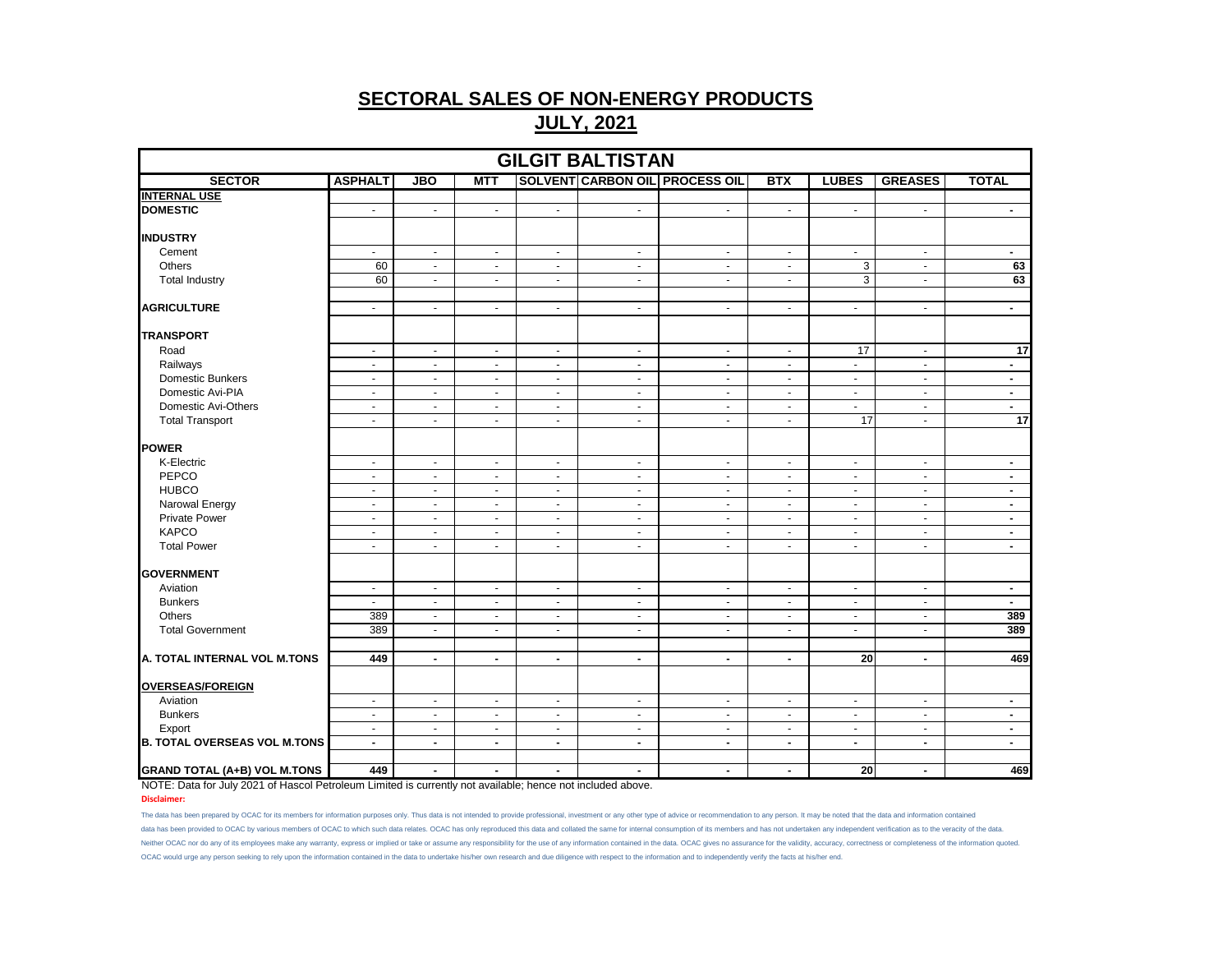| <b>AZAD KASHMIR</b>                 |                          |                          |                |                |                |                                       |                          |                          |                          |                          |
|-------------------------------------|--------------------------|--------------------------|----------------|----------------|----------------|---------------------------------------|--------------------------|--------------------------|--------------------------|--------------------------|
| <b>SECTOR</b>                       | <b>ASPHALT</b>           | <b>JBO</b>               | <b>MTT</b>     |                |                | <b>SOLVENT CARBON OIL PROCESS OIL</b> | <b>BTX</b>               | <b>LUBES</b>             | <b>GREASES</b>           | <b>TOTAL</b>             |
| <b>INTERNAL USE</b>                 |                          |                          |                |                |                |                                       |                          |                          |                          |                          |
| <b>DOMESTIC</b>                     | $\sim$                   | $\sim$                   | $\sim$         | $\sim$         | $\sim$         | $\blacksquare$                        | $\sim$                   | $\sim$                   | $\sim$                   | $\sim$                   |
|                                     |                          |                          |                |                |                |                                       |                          |                          |                          |                          |
| <b>INDUSTRY</b>                     |                          |                          |                |                |                |                                       |                          |                          |                          |                          |
| Cement                              | $\blacksquare$           | $\mathbf{r}$             | $\sim$         | $\sim$         | $\omega$       | $\blacksquare$                        | $\mathbf{r}$             | $\blacksquare$           | $\sim$                   | $\blacksquare$           |
| <b>Others</b>                       | $\overline{23}$          | $\blacksquare$           | $\sim$         | $\sim$         | $\blacksquare$ | $\blacksquare$                        | $\blacksquare$           | $\overline{\phantom{a}}$ | $\overline{\phantom{a}}$ | $\overline{23}$          |
| <b>Total Industry</b>               | $\overline{23}$          | $\blacksquare$           | $\blacksquare$ | $\blacksquare$ | $\sim$         | $\sim$                                | $\sim$                   | ä,                       | ä,                       | 23                       |
|                                     | $\omega$                 | $\omega$                 | $\omega$       | $\omega$       |                | $\mathbf{u}$                          | $\sim$                   | $\omega$                 | $\mathbf{r}$             |                          |
| <b>AGRICULTURE</b>                  |                          |                          |                |                | $\blacksquare$ |                                       |                          |                          |                          | $\sim$                   |
| <b>TRANSPORT</b>                    |                          |                          |                |                |                |                                       |                          |                          |                          |                          |
| Road                                | $\sim$                   | $\sim$                   | $\sim$         | $\sim$         | $\blacksquare$ | $\blacksquare$                        | $\blacksquare$           | 54                       | $\mathbf{1}$             | 55                       |
| Railways                            | $\omega$                 | $\blacksquare$           | $\omega$       | $\omega$       | $\blacksquare$ | $\blacksquare$                        | $\sim$                   | $\omega$                 | $\mathbf{r}$             | $\blacksquare$           |
| Domestic Bunkers                    | $\blacksquare$           | $\sim$                   | $\sim$         | $\sim$         | $\sim$         | $\blacksquare$                        | $\blacksquare$           | $\blacksquare$           | $\blacksquare$           | $\sim$                   |
| Domestic Avi-PIA                    | $\omega$                 | $\blacksquare$           | $\sim$         | $\blacksquare$ | $\omega$       | $\blacksquare$                        | $\sim$                   | $\blacksquare$           | $\blacksquare$           | $\sim$                   |
| Domestic Avi-Others                 | $\blacksquare$           | $\blacksquare$           | $\sim$         | $\sim$         | $\blacksquare$ | $\blacksquare$                        | $\blacksquare$           | $\omega$                 | $\blacksquare$           | $\overline{\phantom{0}}$ |
| <b>Total Transport</b>              | $\sim$                   | $\blacksquare$           | $\sim$         | $\blacksquare$ | $\blacksquare$ | $\blacksquare$                        | $\sim$                   | 54                       | $\mathbf{1}$             | 55                       |
|                                     |                          |                          |                |                |                |                                       |                          |                          |                          |                          |
| POWER                               |                          |                          |                |                |                |                                       |                          |                          |                          |                          |
| K-Electric                          | $\blacksquare$           | $\blacksquare$           | $\blacksquare$ | $\blacksquare$ | $\blacksquare$ | $\blacksquare$                        | $\blacksquare$           | $\blacksquare$           | $\blacksquare$           | $\blacksquare$           |
| PEPCO                               | $\sim$                   | $\sim$                   | $\sim$         | $\sim$         | $\blacksquare$ | $\blacksquare$                        | $\overline{\phantom{a}}$ | $\overline{\phantom{a}}$ | $\sim$                   | $\blacksquare$           |
| <b>HUBCO</b>                        | $\omega$                 | $\omega$                 | $\sim$         | $\sim$         | $\blacksquare$ | $\blacksquare$                        | $\sim$                   | $\blacksquare$           | $\blacksquare$           | $\blacksquare$           |
| Narowal Energy                      | $\overline{\phantom{a}}$ | $\blacksquare$           | $\sim$         | $\blacksquare$ | $\blacksquare$ | $\overline{\phantom{a}}$              | $\overline{\phantom{a}}$ | $\blacksquare$           | $\blacksquare$           | $\blacksquare$           |
| <b>Private Power</b>                | $\sim$                   | $\sim$                   | $\sim$         | $\sim$         | $\sim$         | $\blacksquare$                        | $\sim$                   | $\overline{\phantom{a}}$ | $\overline{\phantom{a}}$ | $\sim$                   |
| <b>KAPCO</b>                        | $\blacksquare$           | $\sim$                   | $\sim$         | $\sim$         | $\blacksquare$ | $\blacksquare$                        | $\blacksquare$           | $\blacksquare$           | $\blacksquare$           | $\blacksquare$           |
| <b>Total Power</b>                  | $\omega$                 | $\blacksquare$           | $\sim$         | $\blacksquare$ | $\blacksquare$ | $\overline{\phantom{a}}$              | $\omega$                 | $\omega$                 | $\omega$                 | $\blacksquare$           |
|                                     |                          |                          |                |                |                |                                       |                          |                          |                          |                          |
| <b>GOVERNMENT</b>                   |                          |                          |                |                |                |                                       |                          |                          |                          |                          |
| Aviation                            | $\blacksquare$           | $\blacksquare$           | $\blacksquare$ | $\sim$         | $\blacksquare$ | $\blacksquare$                        | $\blacksquare$           | $\blacksquare$           | $\blacksquare$           | $\blacksquare$           |
| <b>Bunkers</b>                      | $\blacksquare$           | $\mathbf{r}$             | $\blacksquare$ | $\omega$       | $\blacksquare$ | $\blacksquare$                        | $\sim$                   | ÷.                       | $\sim$                   | $\blacksquare$           |
| Others                              | 63                       | $\blacksquare$           | $\sim$         | $\blacksquare$ | $\blacksquare$ | $\blacksquare$                        | $\sim$                   | $\blacksquare$           | $\blacksquare$           | 63                       |
| <b>Total Government</b>             | 63                       | $\blacksquare$           | $\omega$       | $\omega$       | $\blacksquare$ | $\blacksquare$                        | $\sim$                   | $\blacksquare$           | $\mathbf{r}$             | 63                       |
|                                     |                          |                          |                |                |                |                                       |                          |                          |                          |                          |
| A. TOTAL INTERNAL VOL M.TONS        | 86                       | $\overline{\phantom{a}}$ | $\sim$         | $\sim$         | $\blacksquare$ | $\blacksquare$                        | $\blacksquare$           | 54                       | $\mathbf{1}$             | 141                      |
|                                     |                          |                          |                |                |                |                                       |                          |                          |                          |                          |
| <b>OVERSEAS/FOREIGN</b>             |                          |                          |                |                |                |                                       |                          |                          |                          |                          |
| Aviation                            | $\sim$                   | $\blacksquare$           | $\sim$         | $\sim$         | $\blacksquare$ | $\blacksquare$                        | $\sim$                   | $\blacksquare$           | $\blacksquare$           | $\sim$                   |
| <b>Bunkers</b>                      | $\blacksquare$           | $\blacksquare$           | $\blacksquare$ | $\blacksquare$ | $\blacksquare$ | $\blacksquare$                        | $\blacksquare$           | $\blacksquare$           | $\overline{\phantom{a}}$ | $\blacksquare$           |
| Export                              | $\omega$                 | $\mathbf{r}$             | $\sim$         | $\omega$       | $\blacksquare$ | $\overline{\phantom{a}}$              | $\sim$                   | $\sim$                   | $\omega$                 | $\blacksquare$           |
| <b>B. TOTAL OVERSEAS VOL M.TONS</b> | $\sim$                   | $\sim$                   | $\sim$         | $\sim$         | $\sim$         | $\blacksquare$                        | $\blacksquare$           | $\blacksquare$           | $\blacksquare$           | $\blacksquare$           |
|                                     |                          |                          |                |                |                |                                       |                          |                          |                          |                          |
| <b>GRAND TOTAL (A+B) VOL M.TONS</b> | 86                       | $\blacksquare$           | $\blacksquare$ | $\blacksquare$ | $\blacksquare$ | $\blacksquare$                        | $\blacksquare$           | 54                       | $\mathbf{1}$             | 141                      |

NOTE: Data for July 2021 of Hascol Petroleum Limited is currently not available; hence not included above.

**Disclaimer:**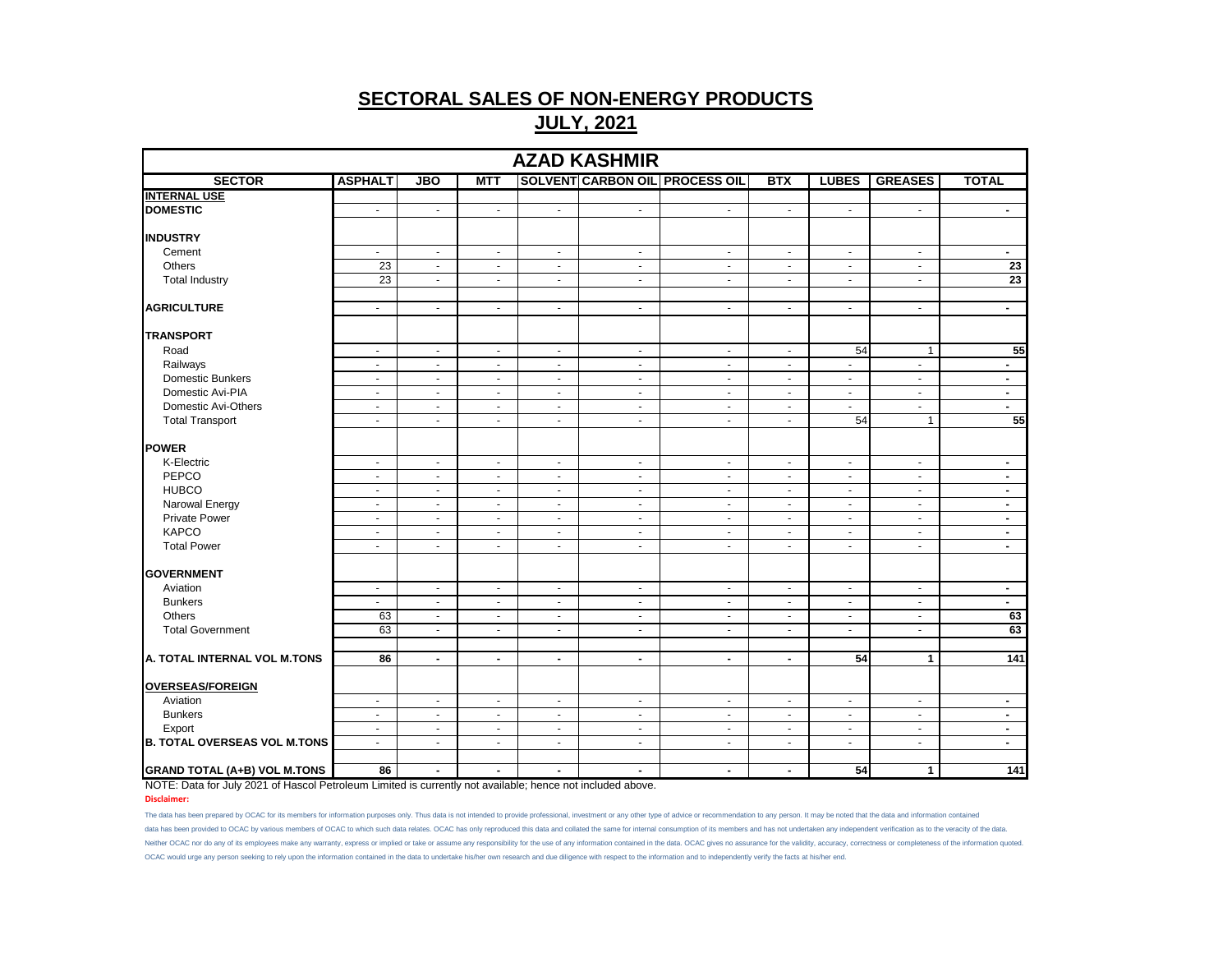| <b>FATA</b>                         |                |                |                          |                |                          |                                       |                |                |                             |                         |
|-------------------------------------|----------------|----------------|--------------------------|----------------|--------------------------|---------------------------------------|----------------|----------------|-----------------------------|-------------------------|
| <b>SECTOR</b>                       | <b>ASPHALT</b> | <b>JBO</b>     | <b>MTT</b>               |                |                          | <b>SOLVENT CARBON OIL PROCESS OIL</b> | <b>BTX</b>     | <b>LUBES</b>   | <b>GREASES</b>              | <b>TOTAL</b>            |
| <b>INTERNAL USE</b>                 |                |                |                          |                |                          |                                       |                |                |                             |                         |
| <b>DOMESTIC</b>                     | $\sim$         | $\sim$         | $\sim$                   | $\sim$         | $\sim$                   | $\blacksquare$                        | $\sim$         | $\sim$         | $\sim$                      | $\sim$                  |
| <b>INDUSTRY</b>                     |                |                |                          |                |                          |                                       |                |                |                             |                         |
| Cement                              | $\sim$         | $\blacksquare$ | $\sim$                   | $\sim$         | $\sim$                   | $\blacksquare$                        | $\blacksquare$ | $\blacksquare$ | $\sim$                      | $\sim$                  |
| Others                              | $\sim$         | $\blacksquare$ | $\blacksquare$           | $\blacksquare$ | $\blacksquare$           | $\blacksquare$                        | $\blacksquare$ | 3              | $\sim$                      | $\overline{\mathbf{3}}$ |
| <b>Total Industry</b>               | $\sim$         | ÷.             | $\mathbf{r}$             | $\omega$       | $\mathbf{r}$             | $\overline{a}$                        | $\omega$       | 3              | $\mathcal{L}^{\mathcal{A}}$ | $\overline{\mathbf{3}}$ |
| <b>AGRICULTURE</b>                  | $\blacksquare$ | $\blacksquare$ | $\omega$                 | $\sim$         | $\sim$                   | $\blacksquare$                        | $\blacksquare$ | $\blacksquare$ | $\omega$                    | $\sim$                  |
| <b>TRANSPORT</b>                    |                |                |                          |                |                          |                                       |                |                |                             |                         |
| Road                                | $\sim$         | $\blacksquare$ | $\sim$                   | $\sim$         | $\sim$                   | $\blacksquare$                        | $\sim$         | $\sim$         | $\sim$                      | $\sim$                  |
| Railways                            | $\sim$         | $\sim$         | $\blacksquare$           | $\sim$         | $\sim$                   | $\blacksquare$                        | $\sim$         | $\sim$         | $\sim$                      | $\sim$                  |
| Domestic Bunkers                    | $\blacksquare$ | $\blacksquare$ | $\blacksquare$           | $\blacksquare$ | $\blacksquare$           | $\overline{\phantom{a}}$              | $\blacksquare$ | $\blacksquare$ | $\blacksquare$              | $\sim$                  |
| Domestic Avi-PIA                    | $\sim$         | $\sim$         | $\sim$                   | $\sim$         | $\sim$                   | $\blacksquare$                        | $\sim$         | $\sim$         | $\sim$                      | $\sim$                  |
| Domestic Avi-Others                 | $\blacksquare$ | $\omega$       | $\omega$                 | $\sim$         | $\omega$                 | $\blacksquare$                        | $\sim$         | $\mathbf{u}$   | $\omega$                    | $\sim$                  |
| <b>Total Transport</b>              | $\blacksquare$ | $\blacksquare$ | $\blacksquare$           | $\blacksquare$ | $\blacksquare$           | $\overline{\phantom{a}}$              | $\blacksquare$ | $\blacksquare$ | $\blacksquare$              | $\blacksquare$          |
|                                     |                |                |                          |                |                          |                                       |                |                |                             |                         |
| <b>POWER</b>                        |                |                |                          |                |                          |                                       |                |                |                             |                         |
| K-Electric                          | $\blacksquare$ | $\blacksquare$ | $\omega$                 | $\blacksquare$ | $\omega$                 | $\blacksquare$                        | $\blacksquare$ | $\mathbf{r}$   | $\omega$                    | $\sim$                  |
| PEPCO                               | $\sim$         | $\blacksquare$ | $\blacksquare$           | $\sim$         | $\overline{\phantom{a}}$ | $\overline{\phantom{a}}$              | $\sim$         | $\sim$         | $\sim$                      | $\sim$                  |
| <b>HUBCO</b>                        | $\sim$         | $\blacksquare$ | $\sim$                   | $\blacksquare$ | $\sim$                   | $\blacksquare$                        | $\sim$         | $\blacksquare$ | $\sim$                      | $\sim$                  |
| Narowal Energy                      | $\sim$         | $\blacksquare$ | $\overline{\phantom{a}}$ | $\blacksquare$ | $\sim$                   | $\blacksquare$                        | $\sim$         | $\blacksquare$ | $\sim$                      | $\blacksquare$          |
| <b>Private Power</b>                | $\sim$         | $\blacksquare$ | $\omega$                 | $\omega$       | $\omega$                 | $\overline{\phantom{a}}$              | $\sim$         | $\blacksquare$ | $\omega$                    | $\blacksquare$          |
| <b>KAPCO</b>                        | $\sim$         | $\blacksquare$ | $\sim$                   | $\omega$       | $\sim$                   | $\blacksquare$                        | $\sim$         | $\sim$         | $\sim$                      | $\sim$                  |
| <b>Total Power</b>                  | $\sim$         | $\sim$         | $\sim$                   | $\blacksquare$ | $\sim$                   | $\overline{\phantom{a}}$              | $\sim$         | $\blacksquare$ | $\sim$                      | $\sim$                  |
| <b>GOVERNMENT</b>                   |                |                |                          |                |                          |                                       |                |                |                             |                         |
| Aviation                            | $\sim$         | $\blacksquare$ | $\omega$                 | $\sim$         | $\blacksquare$           | $\blacksquare$                        | $\blacksquare$ | $\sim$         | $\sim$                      | $\sim$                  |
| <b>Bunkers</b>                      | $\blacksquare$ | $\blacksquare$ | $\blacksquare$           | $\blacksquare$ | $\blacksquare$           | $\blacksquare$                        | $\sim$         | $\blacksquare$ | $\sim$                      | $\sim$                  |
| Others                              | $\sim$         | $\blacksquare$ | $\sim$                   | $\blacksquare$ | $\sim$                   | $\blacksquare$                        | $\sim$         | $\sim$         | $\sim$                      | $\sim$                  |
| <b>Total Government</b>             | $\sim$         | $\sim$         | $\sim$                   | $\sim$         | $\sim$                   | $\blacksquare$                        | $\sim$         | $\sim$         | $\sim$                      | $\sim$                  |
|                                     |                |                |                          |                |                          |                                       |                |                |                             |                         |
| A. TOTAL INTERNAL VOL M.TONS        | $\blacksquare$ | $\blacksquare$ | $\blacksquare$           | $\blacksquare$ | $\blacksquare$           | $\sim$                                | $\blacksquare$ | 3              | $\blacksquare$              | 3                       |
|                                     |                |                |                          |                |                          |                                       |                |                |                             |                         |
| <b>OVERSEAS/FOREIGN</b>             |                |                |                          |                |                          |                                       |                |                |                             |                         |
| Aviation                            | $\sim$         | $\blacksquare$ | $\sim$                   | $\sim$         | $\blacksquare$           | $\blacksquare$                        | $\sim$         | $\sim$         | $\sim$                      | $\sim$                  |
| <b>Bunkers</b>                      | $\sim$         | $\blacksquare$ | $\blacksquare$           | $\blacksquare$ | $\sim$                   | $\overline{\phantom{a}}$              | $\sim$         | $\sim$         | $\sim$                      | $\sim$                  |
| Export                              | $\sim$         | $\omega$       | $\omega$                 | $\sim$         | $\omega$                 | $\blacksquare$                        | $\sim$         | $\sim$         | $\omega$                    | $\blacksquare$          |
| <b>B. TOTAL OVERSEAS VOL M.TONS</b> | $\blacksquare$ | $\blacksquare$ | $\blacksquare$           | $\blacksquare$ | $\blacksquare$           | $\sim$                                | $\blacksquare$ | $\blacksquare$ | $\blacksquare$              | $\sim$                  |
| <b>GRAND TOTAL (A+B) VOL M.TONS</b> | $\blacksquare$ | $\blacksquare$ | $\blacksquare$           | $\blacksquare$ | $\blacksquare$           | $\blacksquare$                        | $\blacksquare$ | 3              | $\blacksquare$              | $\overline{\mathbf{3}}$ |

NOTE: Data for July 2021 of Hascol Petroleum Limited is currently not available; hence not included above. **Disclaimer:**